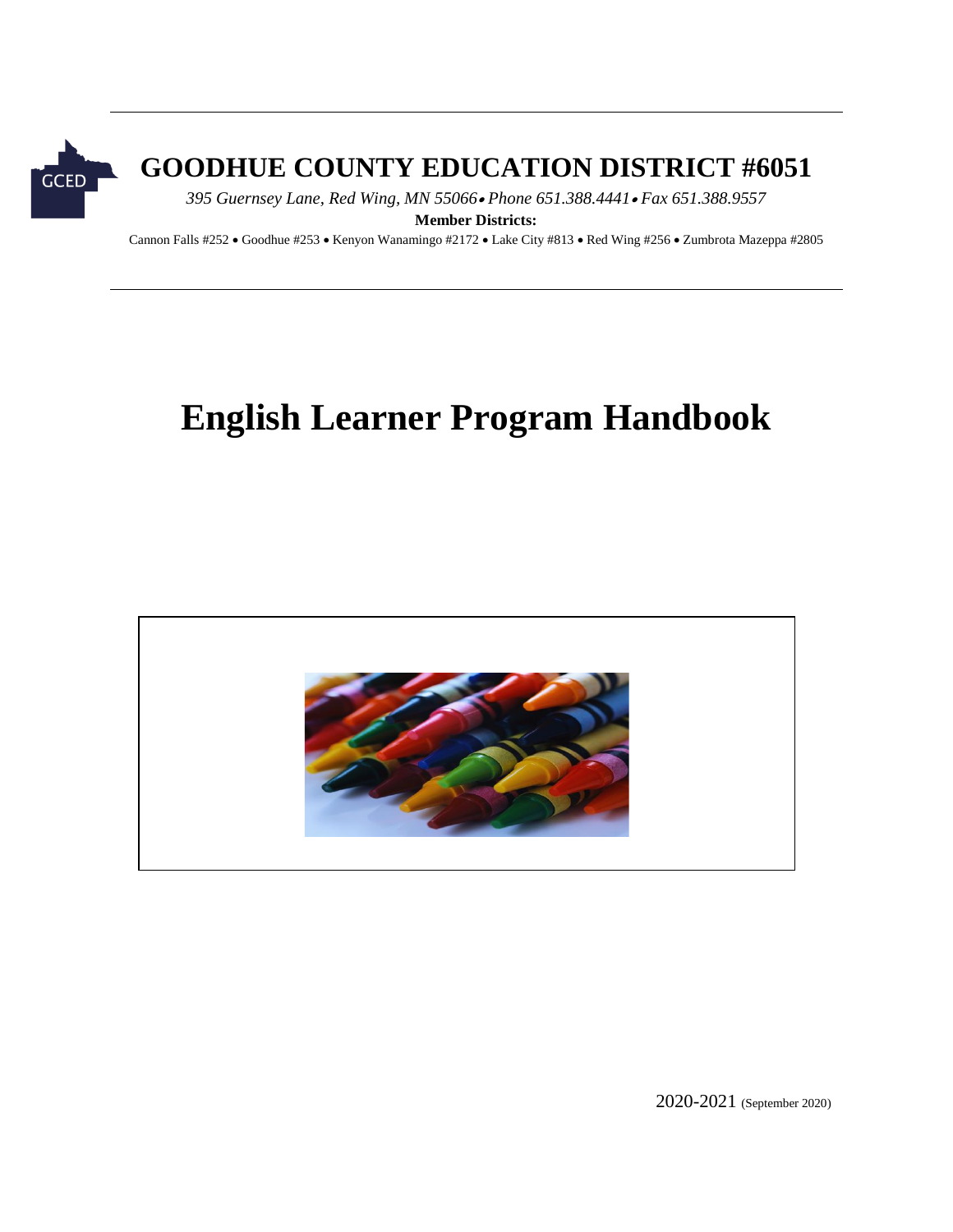#### **Table of Contents**

| SEVEN BASIC STEPS IN ENGLISH LEARNER (EL) PROGRAMMING4-11 |  |
|-----------------------------------------------------------|--|
| STUDENT PLACEMENT, EVALUATION, AND PAPERWORK11-13         |  |
|                                                           |  |
|                                                           |  |
|                                                           |  |
|                                                           |  |
|                                                           |  |
|                                                           |  |

### **Appendices**

| Appendix A – English Learner Students – excerpt from Guidance for Minnesota Public     |
|----------------------------------------------------------------------------------------|
| Schools: 2020-2021 School Year Planning (pgs. 68-69) (September 3, 2020)               |
| Appendix B – English Language Development Staffing Requirements (September 2020)       |
| Appendix C – COVID-19 Guidance for Identifying Students for Temporary English Learner  |
| Programming (April 2020)                                                               |
| Appendix D – Guidance for Implementation of Minnesota Bilingual and Multilingual Seals |
| During Distance Learning due to COVID-19 (April 2020)                                  |
| Appendix E – Using Distance Learning for English Learner Programming (March 2020)      |
| Appendix F – Minnesota Standardized English Learner Procedures -                       |
| Identification, Entrance, and Exit (July 2017)                                         |
| Appendix G – Minnesota Standardized English Learner Procedures –                       |
| Identification (August 2017)                                                           |
| Appendix H - Minnesota Standardized English Learner Procedures -                       |
| Minnesota Language Survey (July 2017)                                                  |
| Appendix I – Minnesota Standardized English Learner Procedures –                       |
| Identifying Students as English Learners Using the WIDA Online or Paper                |
| Screener (August 2017)                                                                 |
| Appendix J - Minnesota Standardized English Learner Procedures -                       |
| English Language Development Program Entrance and Continued English                    |
| Learner Eligibility (July 2017)                                                        |
| Appendix K - Minnesota Standardized English Learner Procedures -                       |
| Exit (August 2017)                                                                     |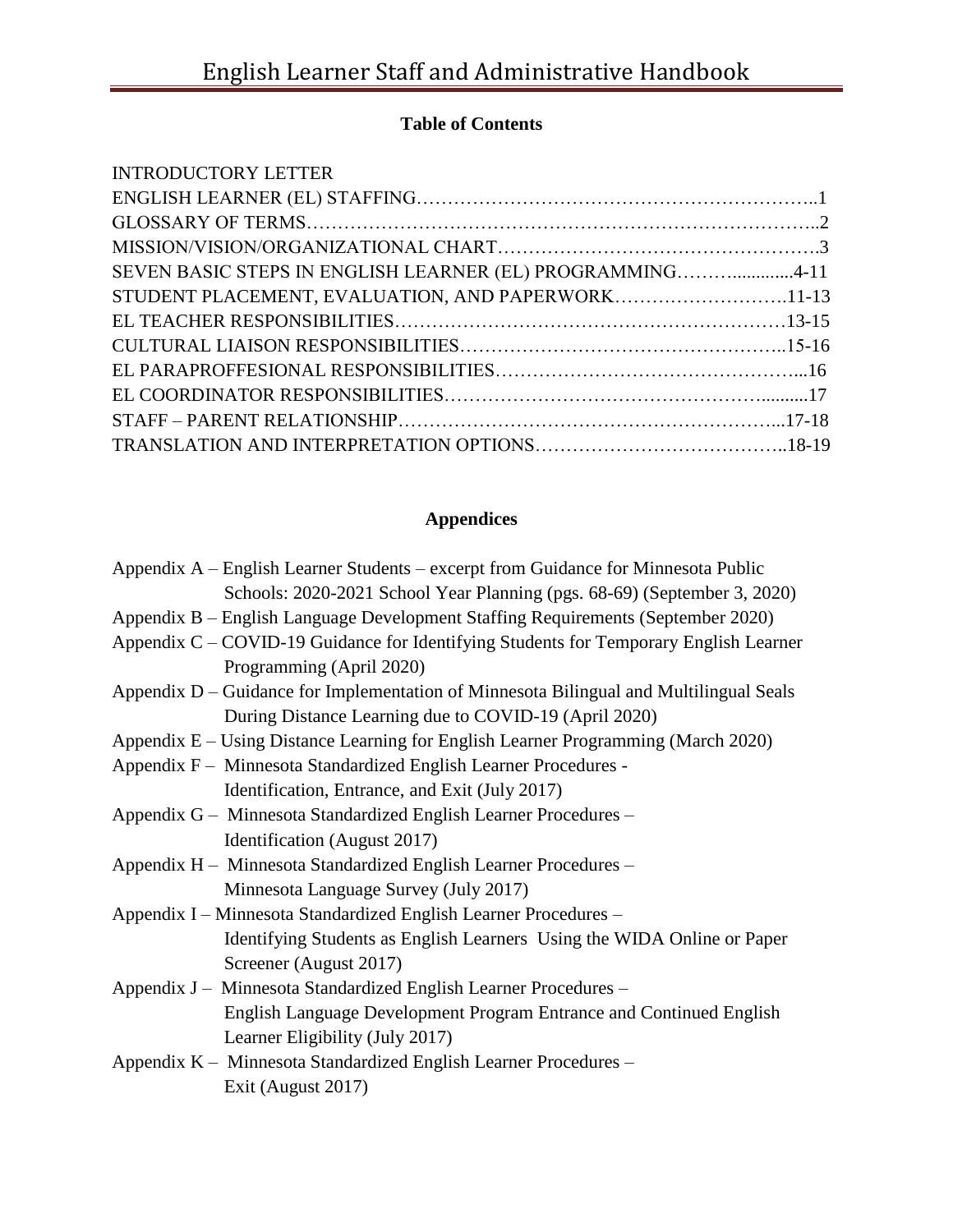- Appendix L Minnesota Standardized English Learner Procedures Exit Chart
- Appendix M Minnesota Standardized English Learner Procedures Additional EL Exit Criteria Decision Tree (August 2017)
- Appendix N Writing Rubric for Minnesota Test of Emerging Academic English (TEAE)
- Appendix O Minnesota Modified Student Oral Language Observation Matrix (MN SOLOM)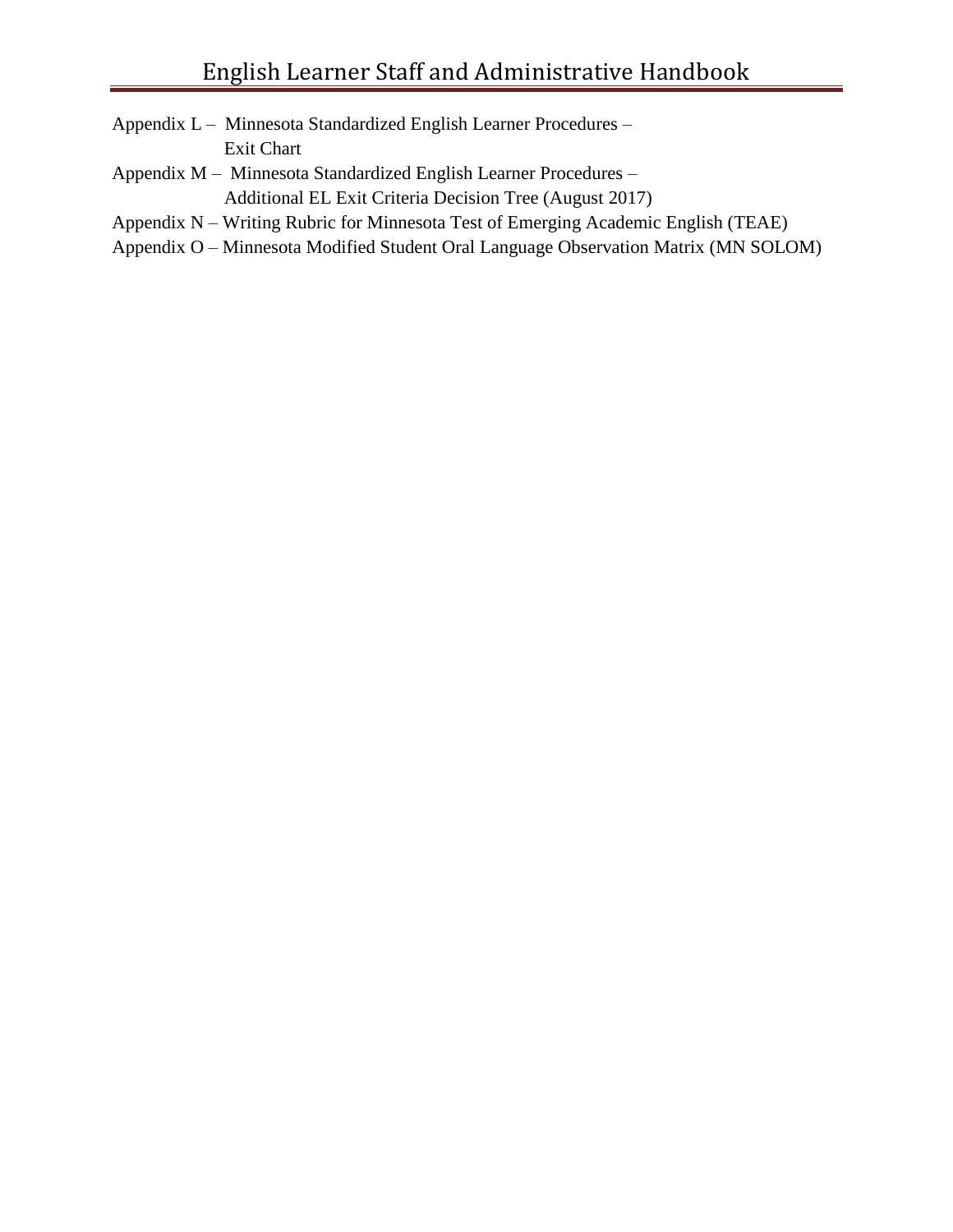#### **INTRODUCTORY LETTER**

Dear Students, Families, and Staff,

This English Learner (EL) handbook represents the most current updates related to EL programming available to students and families in Goodhue County Education District (GCED) member schools (Cannon Falls, Goodhue, Kenyon-Wanamingo, Lake City, Red Wing, and Zumbrota-Mazeppa).

In regard to EL programming, the role of GCED EL staff is to promote student academic success, be a link between students and families, and to support increased language proficiency to the point where services are no longer needed. GCED is fortunate to have a highly talented staff working in its member school districts who are working hard each day to support students, families, and staff.

Please know that your feedback is welcome at any time. To give feedback regarding EL programming, please contact the local EL teacher in your school district. Alternatively, you can also contact me via e-mail or telephone.

Sincerely,

Brian Cashman Coordinator of Alternative Programs, Goodhue County Education District [bcashman@gced.k12.mn.us](mailto:bcashman@gced.k12.mn.us) 651-388-4441 (office phone number) 651-764-9016 (cell phone)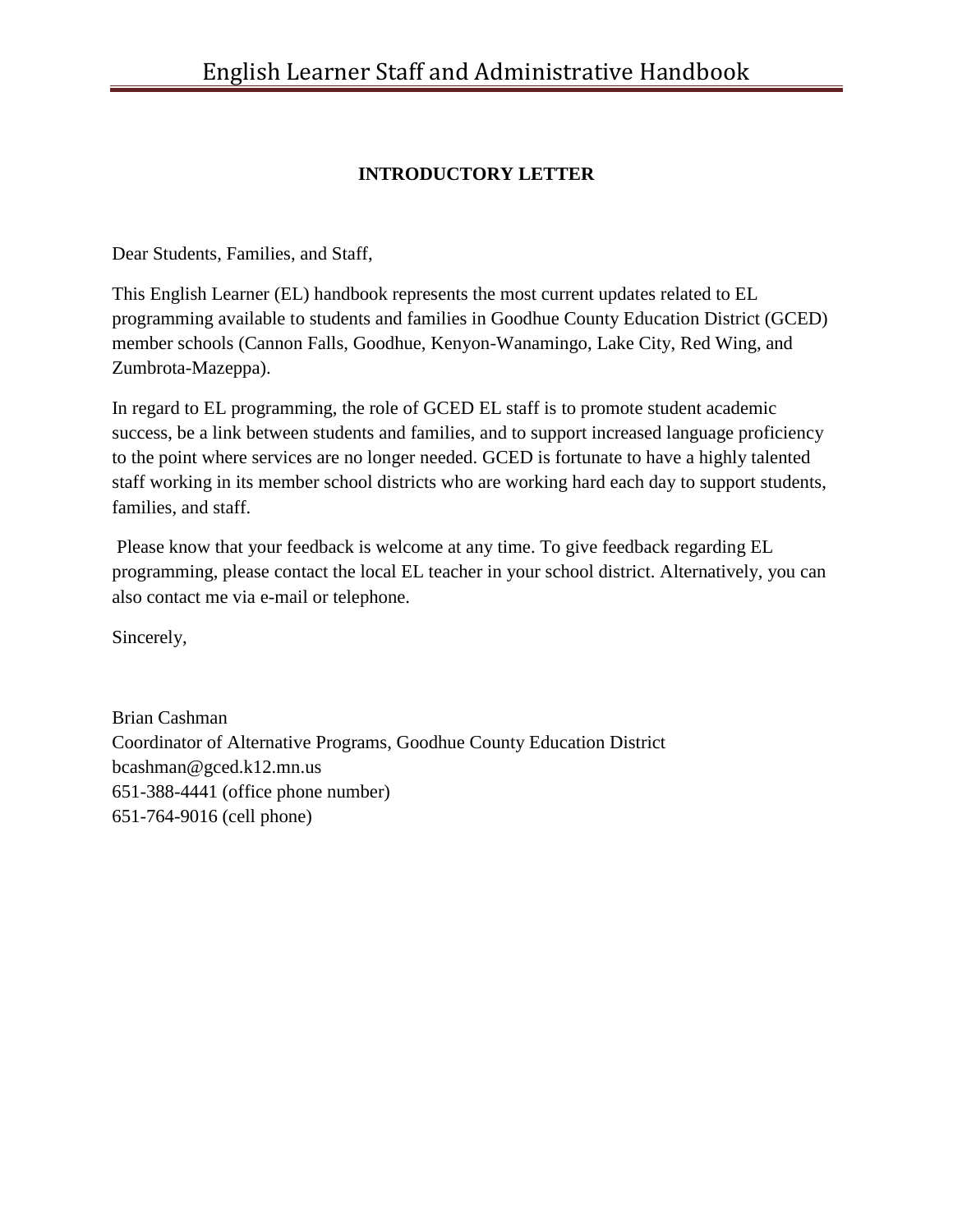#### **ENGLISH LEARNER (EL) STAFFING**

#### **Staffing**

Licensed Staff - 7.0 FTE  $(4.0$  FTE = GCED, 1.0 FTE = Lake City, 2.0 FTE = Red Wing) Support Personnel - Cultural Liaison: 1.0 FTE (GCED) Support Personnel - Hispanic Liaison: 1.0 FTE (Goodhue) Support Personnel – Bilingual Paraprofessionals: 2.0 FTE (Lake City)

#### **Teaching Staff**

Bethany Jasin^ - Red Wing (7-12); [bjjasin@rwps.org](mailto:bjjasin@rwps.org) Kelly Hassemer^ - Red Wing (K-6); [kahassamer@rwps.org;](mailto:kahassamer@rwps.org) 651-385-4570 or 651-385-4700 Kim Bobb^ - Lake City (K-12); [kbobb@lake-city.k12.mn.us](mailto:kbobb@lake-city.k12.mn.us) Anna Hermann\* - Goodhue (K-12); [ahermann@goodhue.k12.mn.us;](mailto:ahermann@goodhue.k12.mn.us) 651-923-4447 ext. 169 Casey O'Donnell\* - Cannon Falls (K-12) and Zumbrota-Mazeppa (K-12); [codonnell@gced.k12.mn.us;](mailto:codonnell@gced.k12.mn.us) 507-732-1420 (Zumbrota-Mazeppa)/507-263-4226 (Cannon Falls) Diane Jacobson\* - Red Wing (K-6) and Goodhue (TBD); djacobson@gced.k12.mn.us Heather Zeissler\* - Kenyon-Wanamingo (K-12); [hzeissler@kw.k12.mn.us](mailto:hzeissler@kw.k12.mn.us) TBD - Tower View Alternative High School (9-12), River Bluff Education Center (K-12) (Note: Teaching staff serve nonpublic schools when/where applicable)

#### **Culture Liaison**

Jeimmy Yusty-Rojas\* - Red Wing District Office; 651-385-4607; [jyusty-rojas@rwps.org](mailto:jyusty-rojas@rwps.org) 

#### **Hispanic Liaison**

Viviana Hernandez^ - Goodhue Schools, 651-923-4447, [vivianah@goodhue.k12.mn.us](mailto:vivianah@goodhue.k12.mn.us)

#### **Paraprofessional Support**

Dalila Loyo^ - Lake City (Lincoln High School); [dloyo@lake-city.k12.mn.us](mailto:dloyo@lake-city.k12.mn.us) Frida Morales^ - Lake City (Bluff View Elementary); fmorales@lake-city.k12mn.us

#### **Administrative Contacts**

Cherie Johnson, EL Program Administrator, 651-388-4441, [cjohnson@gced.k12.mn.us](mailto:cjohnson@gced.k12.mn.us) Brian Cashman, EL Program Coordinator, 651-764-9016, [bcashman@gced.k12.mn.us](mailto:bcashman@gced.k12.mn.us)

#### Notes:

 $\gamma$  = Staff member is employed by their local school district

\* = Staff member is employed by the Goodhue County Education District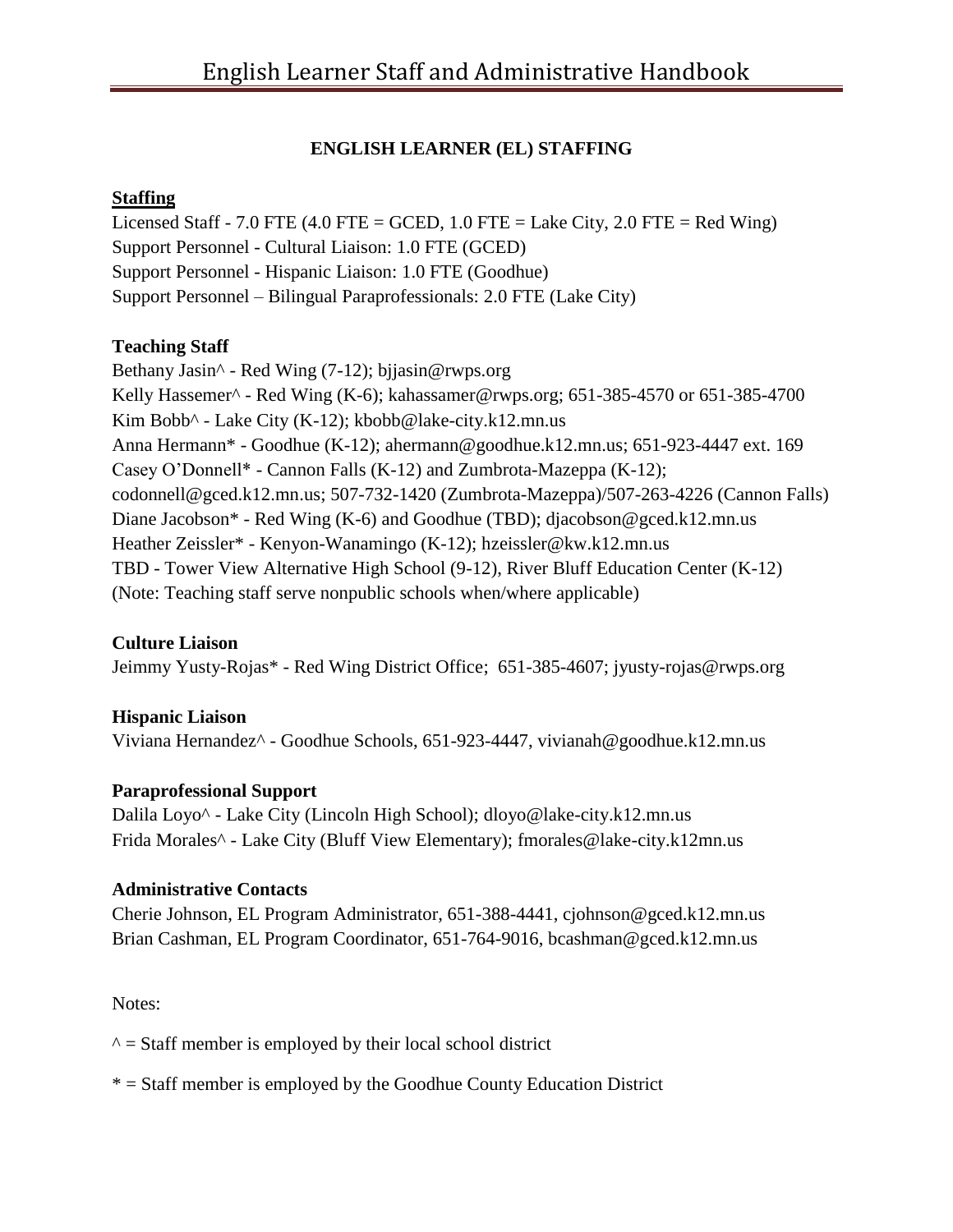### **GLOSSARY OF TERMS**

#### **EL (English Learner)**

This is the term most frequently used in reference to the learner, instructional program, and instructional expertise. Minnesota and the Goodhue County Education District are moving to use of this term in place of other terminology used in the past (LEP, ELL, ESL).

#### **LEP (Limited English Proficient)**

LEP is a term usually used in conjunction with funding. This is the federal classification recognized by the state of Minnesota.

#### **ELL (English Language Learners)**

ELL was a term used in the past by the Goodhue County Education District and the state of Minnesota to refer to LEP students.

**Title III** This is the federal program that provides parameters and supports for educating EL students.

#### **WIDA World Class Instructional Design and Assessment**

WIDA supports academic language development and academic achievement for linguistically diverse students through high quality standards, assessments, research, and professional development for educators.

#### **ACCESS for ELLs Assessing Comprehension and Communication in English State-to-State for English Language Learners**

ACCESS for ELLs is a secure large-scale English language proficiency assessment given to Kindergarten through 12th graders who have been identified as English learners (ELs).

#### **W-APT WIDA-ACCESS Placement Test**

The W-APT is an English language proficiency "screener" test given to incoming students who may be designated as English learners. It assists educators with programmatic placement decisions such as identification and placement of ELs.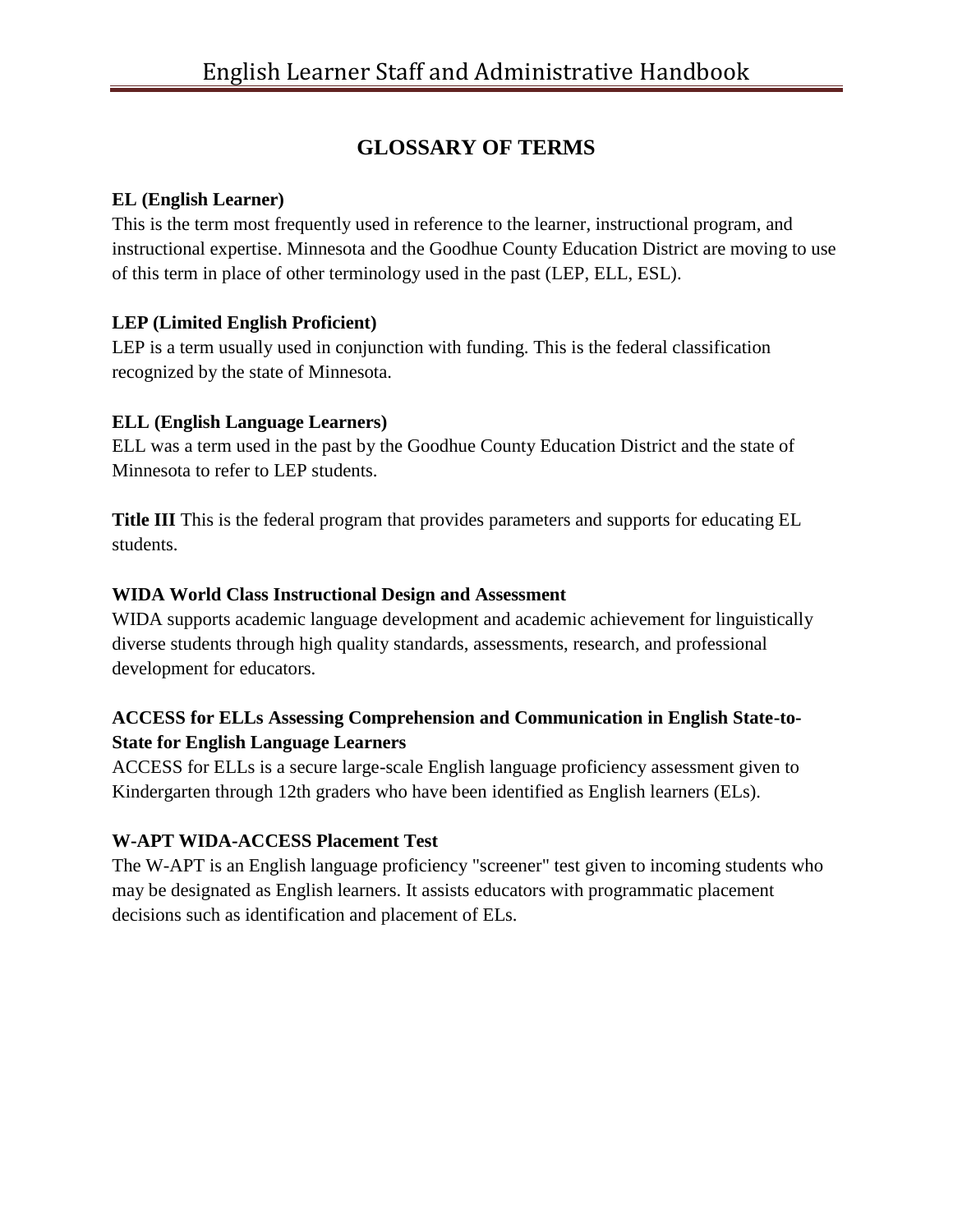

### **MISSION/VISION/ORGANIZATIONAL CHART**

#### **Goodhue County Education District Mission:**

The mission of the Goodhue County Education District is to optimize educational opportunities for students by increasing cooperation and coordination among the member districts.

#### **Goodhue County Education District English Learner Mission:**

The mission of the Goodhue County Education District English Learner (EL) program is to promote student academic success, be a link between school and home, and to support increased language proficiency to the point where EL services are no longer needed.

#### **Goodhue County Education District English Learner Vision:**

The vision of the Goodhue County Education District EL program is to support student growth, provide advocacy for students and families, and to provide effective support to students, families, and staff.

#### **Goodhue County Education District English Learner Organizational Chart**

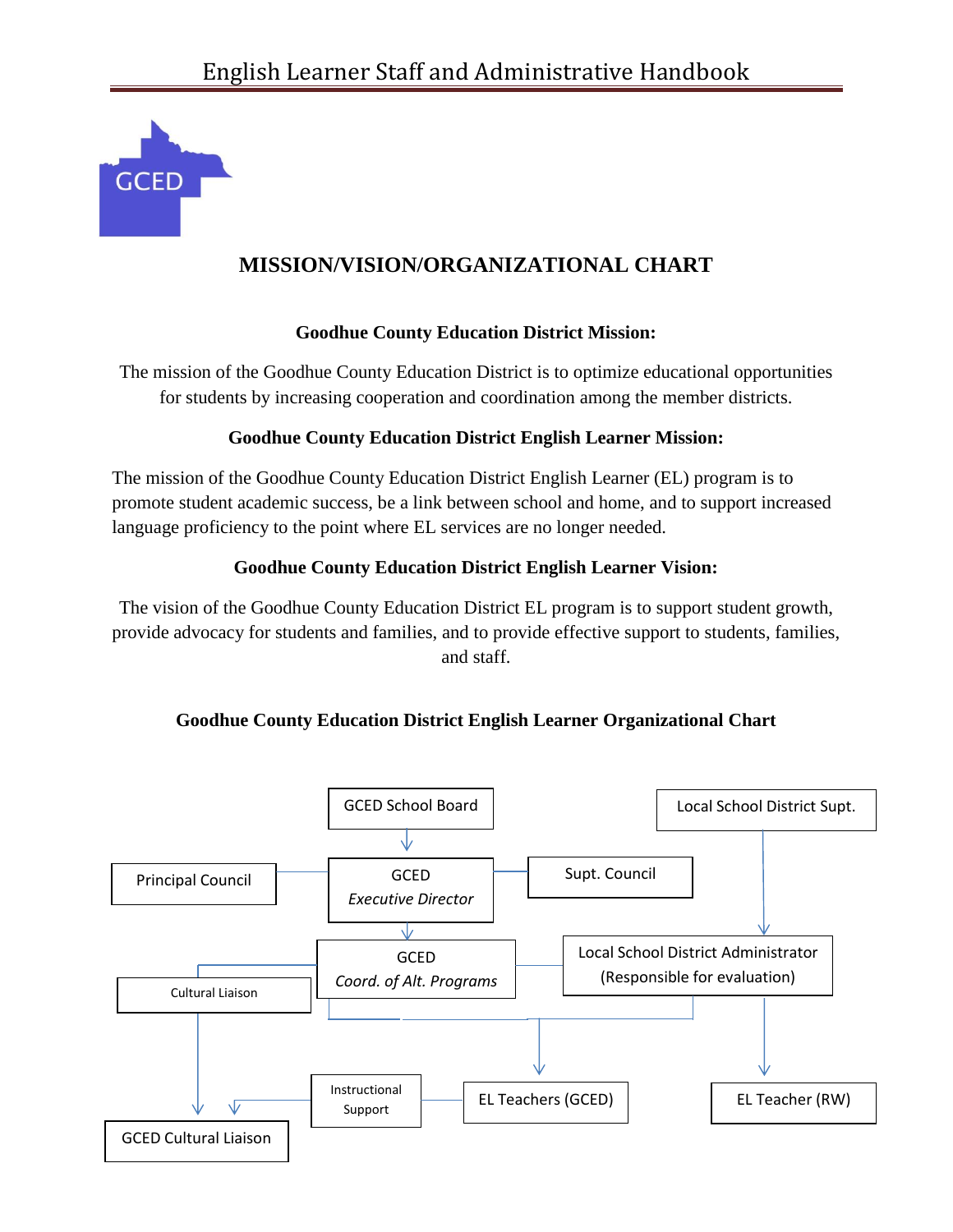### **SEVEN BASIC STEPS IN EL PROGRAMMING**



**Step 1: Identification** – Identify student as LEP using state-required criteria.

**Step 2: Program Entrance** – Determine the English language proficiency level of the student and place student in district instructional program designed to meet the needs of ELs at all proficiency levels.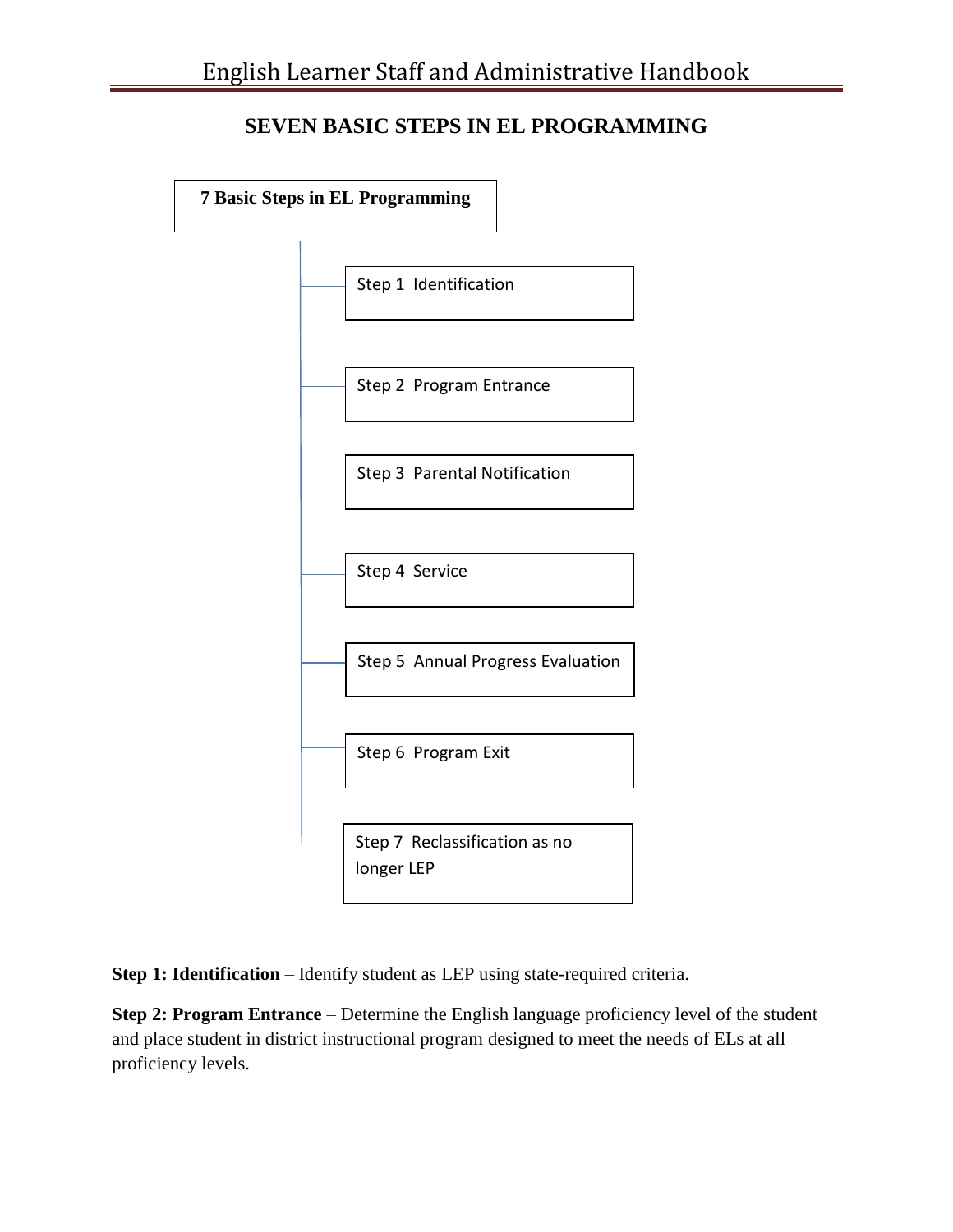**Step 3: Parental Notification** – For students new to the EL program, parents must notified within 10 days of enrolling a student in an instructional program for ELs. Title III of NCLB requires informing parents of both new and returning students, within 30 days after school starts, about the reasons for their identification, the level of English proficiency, how the program will help their child learn English, exit requirements, and graduation rate of ELs in the district.

**Step 4: Service** – Students are served in an instructional program for ELs. School districts have discretion in selecting appropriate language programs but the program chosen should be considered sound by experts in the field.

**Step 5: Annual Progress Evaluation** – Ongoing assessment will determine continued LEP identification and movement from level to level within the EL education program. ELs participate in statewide English language proficiency assessments, MCA assessments, and district achievement assessments as well as classroom assessments in English language development/EL, reading, math, science, and social studies.

**Step 6: Program Exit** – Students exited from the direct service language instruction program should be able to perform in the general education program without significant barriers primarily caused by limited English proficiency as stated in state requirements.

**Step 7: Reclassification as no longer LEP** - A student is reclassified as no longer LEP using district-established criteria based on developmentally appropriate measures.

**---------------------------------------------------------------------------------------------------------------------**

#### **STEP 1 - IDENTIFICATION**

Identification consists of two parts. The first part is determining the home language of the student. The second part is determining students proficiency in English based on developmentally appropriate measures. Identification procedures include students who are new to the system as well as ongoing identification of students who continue in the school system from year to year. The Goodhue County Education District and its member school districts follow state-required procedures and criteria to identify what students should receive EL service.

#### **Part 1: Minnesota Language Survey (MNLS)\***

When a student initially enrolls in the school district, it is important to identify the primary language of the student. This is true for each and every student. The appearance of the student should not determine whether or not he or she is screened for primary language. Likewise, how the student sounds in English should not determine whether or not he or she is screened for primary language. In order to ensure that each and every non-native speaker of English is correctly identified, the district must ascertain the primary language of every student. The primary language of a student is documented through the use of the MNLS. The MNLS determines if a student: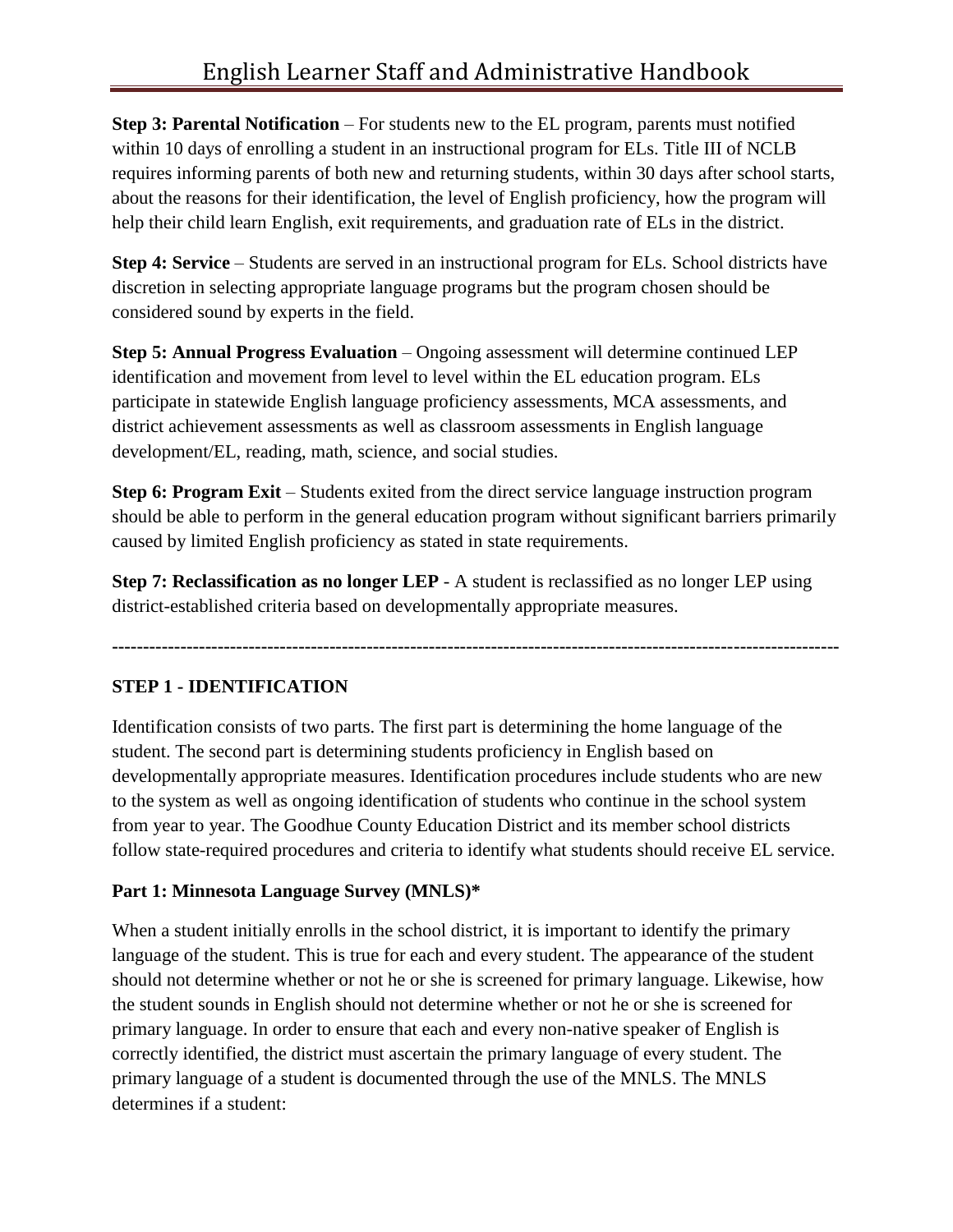- 1. First learned a language other than English.
- 2. Comes from a home where the language usually spoken is other than English.
- 3. Usually speaks a language other than English.

A student who can answer yes to one or more of the questions above is considered to have a primary language other than English. The MNLS needs to be placed in the cumulative folder of each student. In general, the home language does not change. However, if an error occurred upon initial enrollment, every effort should be made to ascertain the correct home language background of the student.

#### **Goodhue County Education District follows these steps:**

- 1. Parents/guardians of all new students (including Preschool and Kindergarten) complete the MNLS at the time of enrollment and record all information requested. Translation services documents will be provided via the TransAct Portal when appropriate. Interpretation services need to be provided to enrolling families when appropriate as well.
- 2. The local school district's point person ensures that all questions on the MNLS are completed. If there is any indication that the student is an English Learner (EL) – submit this form to EL teacher assigned to the local school district to review the responses. If the parent lists more than one language, other than English, the EL teacher must determine which one is the child's predominant home language for data collection purposes and document it on this form.
- 3. If it is determined that a student's home language is not English, the EL teacher will administer the appropriate WIDA Screener (see "Part 2 English Language Proficiency Screener", below).

#### **Legal Considerations**

As a result of the Plyer vs. Doe [457 U.S. 202 (1982)] ruling, schools may not:

- Deny admission to a student during initial enrollment or at any other time on the basis of undocumented status;
- Treat students differently to verify residency;
- Engage in any practices that "chill" or hinder the right of access to school;
- Make inquiries of students or parents that may expose their undocumented status;
- Require social security numbers. Parents without social security numbers who are applying for a free lunch and/or breakfast program need only to state on the application that they do not have a social security number.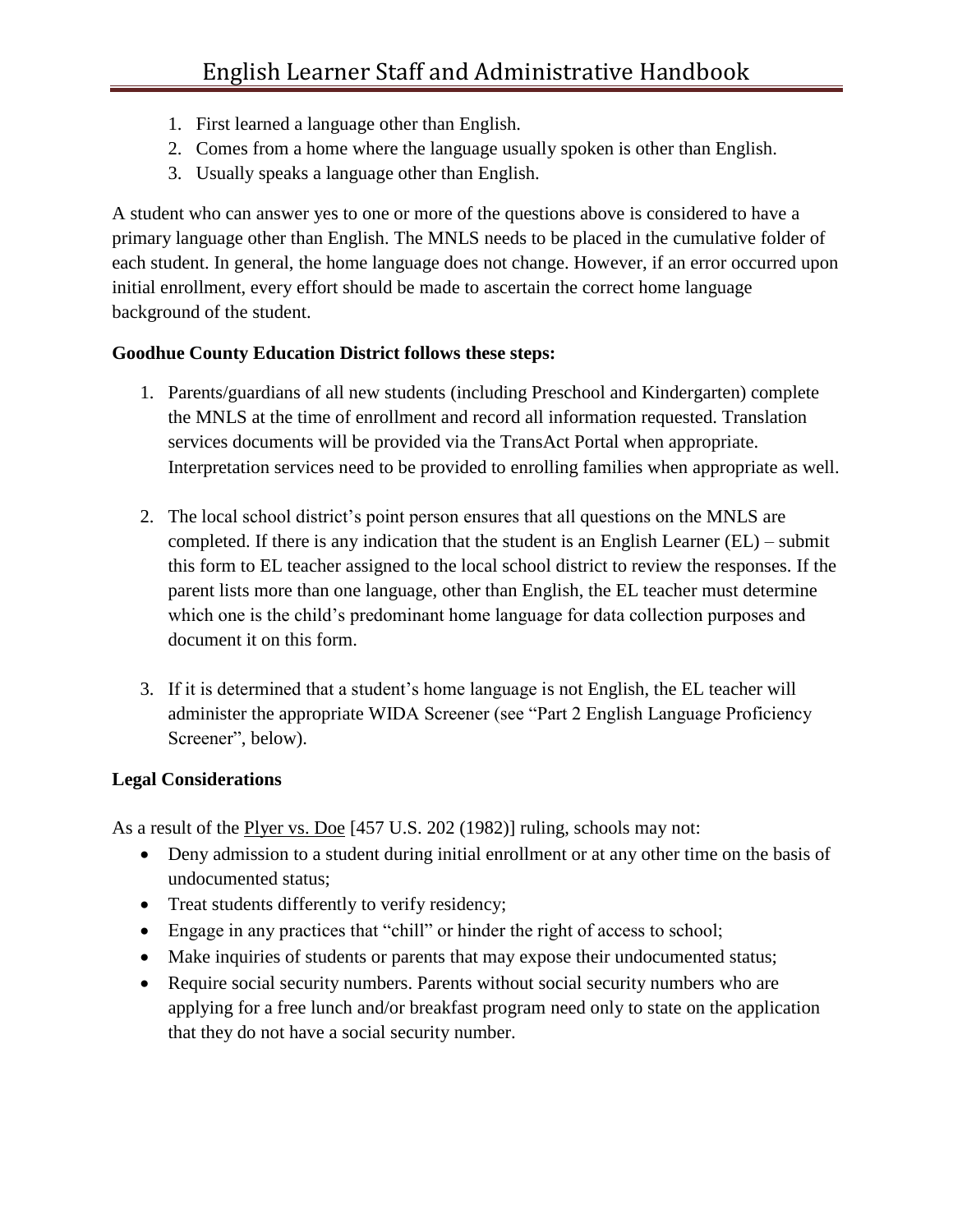#### **Part 2: English Language Proficiency Screener (ELP)**

Students who are determined to have a primary language other than English are not automatically ELs. They are, however, the group of students that should be screened to determine which are ELs and which are not ELs. To properly screen students with a primary home language other than English, and in order to determine whether or not they are an EL, the Goodhue County Education District adheres to the state-required ELP Screener.

According to state law, the World-Class Instructional Design and Assessment (WIDA) ACCESS Placement Test (W-APT) or WIDA Model Test is given as the ELP Screener for Kindergarten students. For students in grades 1 through 12, the WIDA Screener (either online or paper) is used.

\*For a complete description of the MNLS procedure, including relevant background knowledge, forms, and checklist, see Appendix C

#### **STEP 2 – PROGRAM ENTRANCE**

Data collected in Step 1 will determine whether or not a student will enter the EL program. Wellconstructed identification criteria will provide information about placement in a program as well. EL identified students are eligible to receive service. Sometimes, however, not all ELs in a district receive service. This is because parents have the right to refuse EL service even if their child has been identified as an EL. A parent's decision to refuse EL education service does not change the status of the student.

When a student begins service, a start date for EL service should be entered on the student's individual record in MARSS. If the student begins receiving services, but after parent notification (see below) is withdrawn from services, the start date in MARSS should be removed. A start date for ELs receiving EL services must be entered into MARSS annually.

#### **STEP 3 – PARENTAL NOTIFICATION**

When a student is first identified as an English Learner, the state of Minnesota requires that parents are notified of English Leaner services available to the student. Districts that receive Title III funding from the federal government are required to notify parents every year that their child receives English Learner services. The Goodhue County Education District receives Title III funding. All parents have the option of declining English Learner services by indicating the proper notification on the notification letter and returning it to the student's school building. If parents desire that their child receives EL services, no action is needed.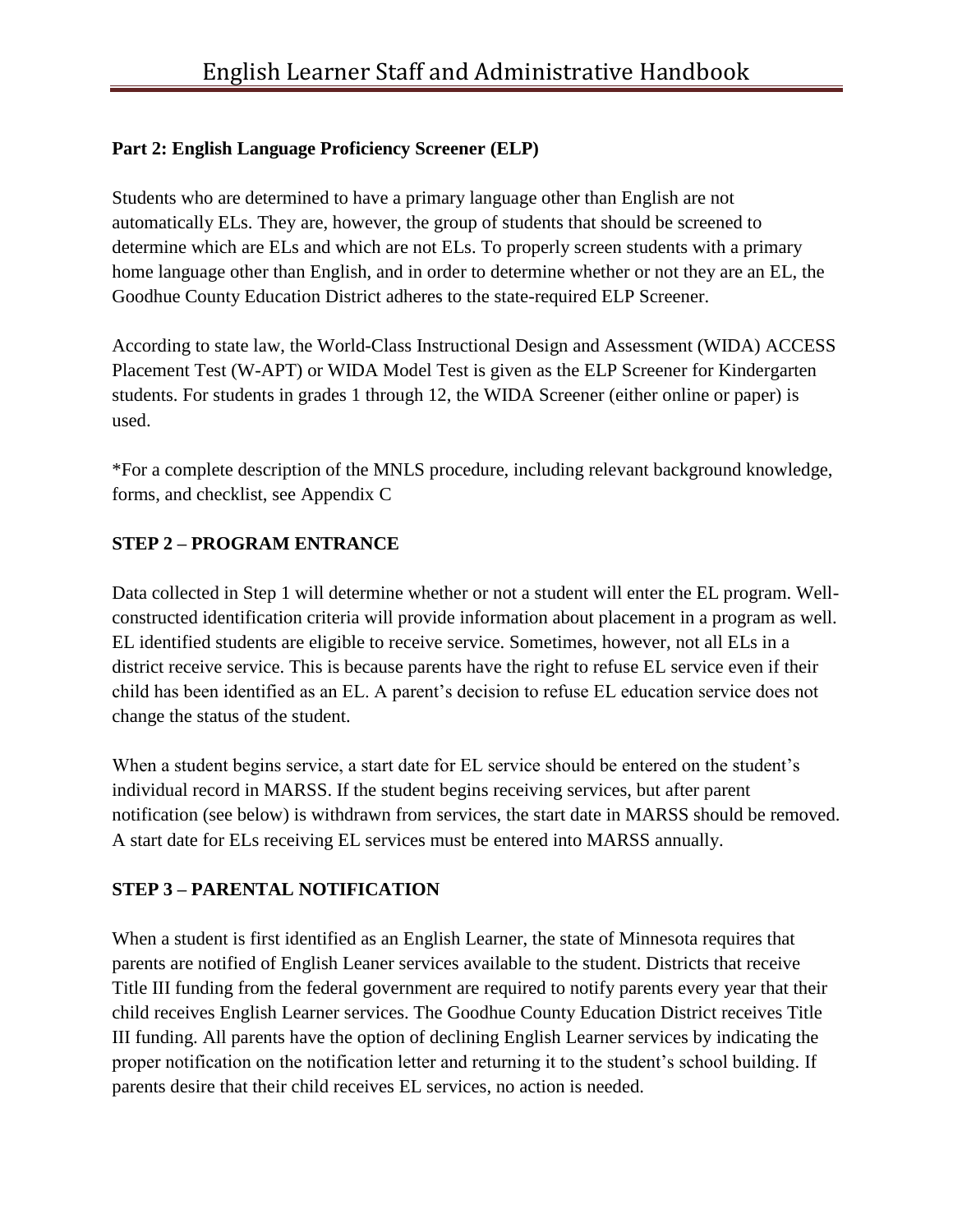If EL service is refused, it is advisable for the district to work directly with the parents to make sure that they understand the purpose of service and the risk to the student who parent or guardian refuses service. If the parent understands the service and chooses to refuse service, the district must remove the EL from EL service.

To satisfy Minnesota state law, a district must notify parents within 10 calendar days of a student's initial placement in an EL education program. Additionally, because the Goodhue County Education District receives Title III dollars, the federal government requires that parents be notified annually of the child's participation in EL education programming within 30 days of the beginning of the school year, or within two weeks if the child enters the district during the course of the year. Information required with this notification includes the most recent available assessments of the child's English Language proficiency.

Parents who report their child's primary language as English but who may actually be referring to a variety of English that is significantly different from American English, should be encouraged to specify the type of English. For example, Liberian English or Nigerian English may well be different enough from Midwestern US English to warrant EL services.

The local school district must indicate with a YES or NO if a student is EL identified. All students identified as EL must be recorded as such in MARSS. Once a student is identified as EL, the individual record for that student in MARSS should be updated to reflect the student's status as EL. The MARSS record for each student asks whether or not the student is "LEP" (limited English proficient). An EL is LEP and the MARSS record should reflect the student's status with a "Y" for Yes.

Please note that for reporting of LEP identification in MARSS, it does not matter if the EL is receiving EL services. It does not matter if the parent or guardian of an EL refused services. It does not matter if the student has or has not taken any particular state test. If a student has been determined by the district to be an EL, the student is just that – EL. The student's record on MARSS should then show that status.

Finally, a start date is entered indicating when the student began to receive EL services. The start date should be the first day upon which the student received instruction in an EL program. It is not permissible to simply enter the first day of school if the student did not receive EL services the first day of school.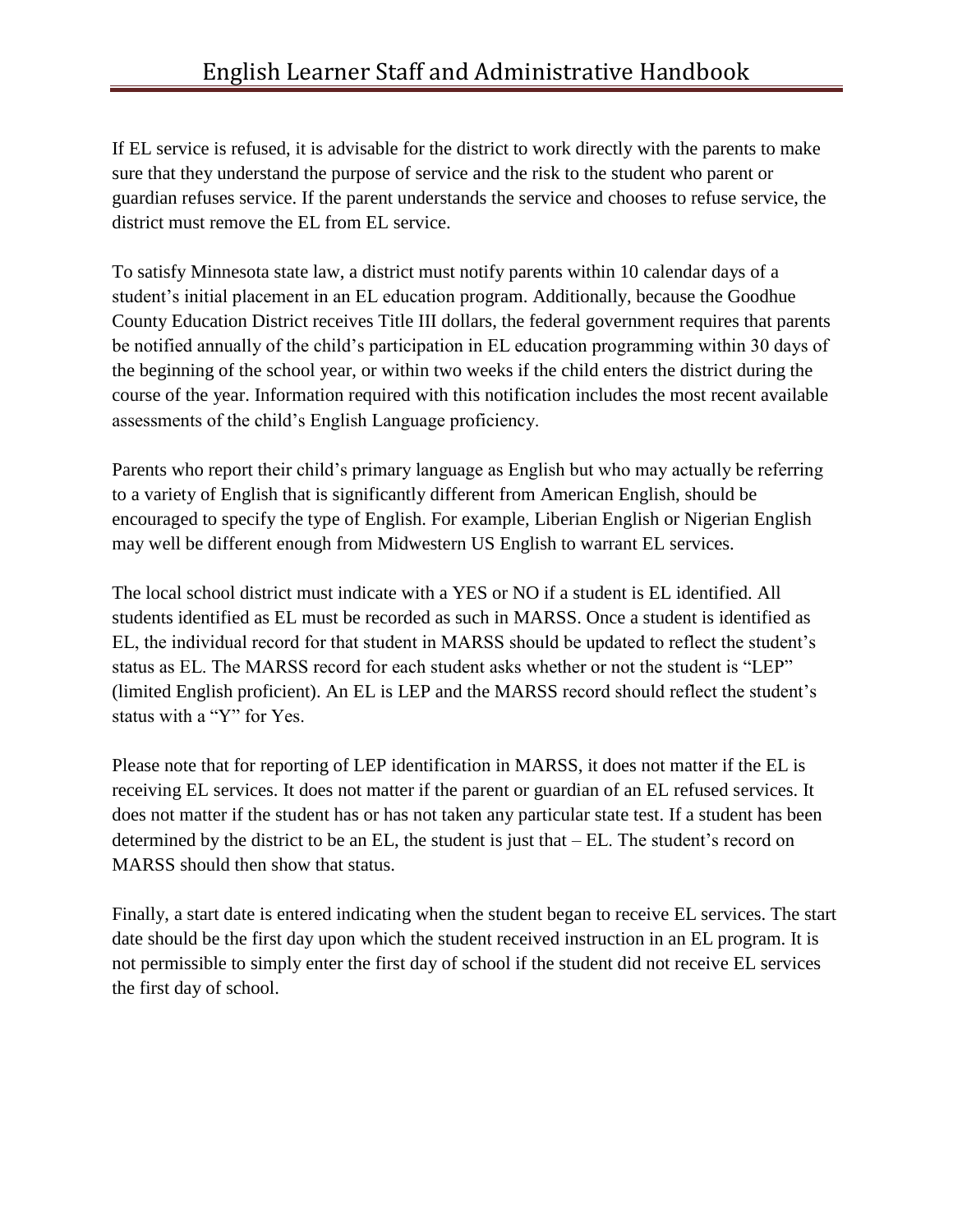#### **STEP 4 - SERVICE**

Students who are identified as EL will be served in an instructional program for ELs. See the next page for an outline of programming. Ongoing assessment will determine continued EL identification and movement from level to level within the EL program. ELs participate in statewide English language proficiency assessment (ACCESS), MCA assessments, and district achievement assessments as well as classroom assessments in English language development/EL, reading, math, science, and social studies, and other core subjects. EL instruction focuses on the explicit teaching of listening, speaking, reading, and writing, through content. The Goodhue County Education District model is a combination of pull-out and push-in services, with a focus on the development of academic language and skills. The total amount of EL instruction varies according to the students' needs. EL instruction is informed by theories of language acquisition, current pedagogy, and current materials. The State of Minnesota's standards for English Language development, students' ACCESS scores, together with formative and summative assessments guide EL teachers' instruction and provide a touchstone for collaboration with mainstream staff. EL teachers focus on literacy and specialized vocabulary and academic language in the content areas. Paraprofessionals support the instruction EL teachers provide according to student needs. All ELs receive English Language Development instruction from a licensed EL teacher. The service an EL receives from EL teachers will depend on the following criteria: the student's proficiency level, previous schooling, the amount of time in the United States, and current academic achievement level. EL staff collaborate with personnel from other district support services such as Special Education, Title I, and Gifted and Talented. When appropriate, these services are combined with the EL student's general education program and EL services. For example, a student can receive both EL services and Title I service.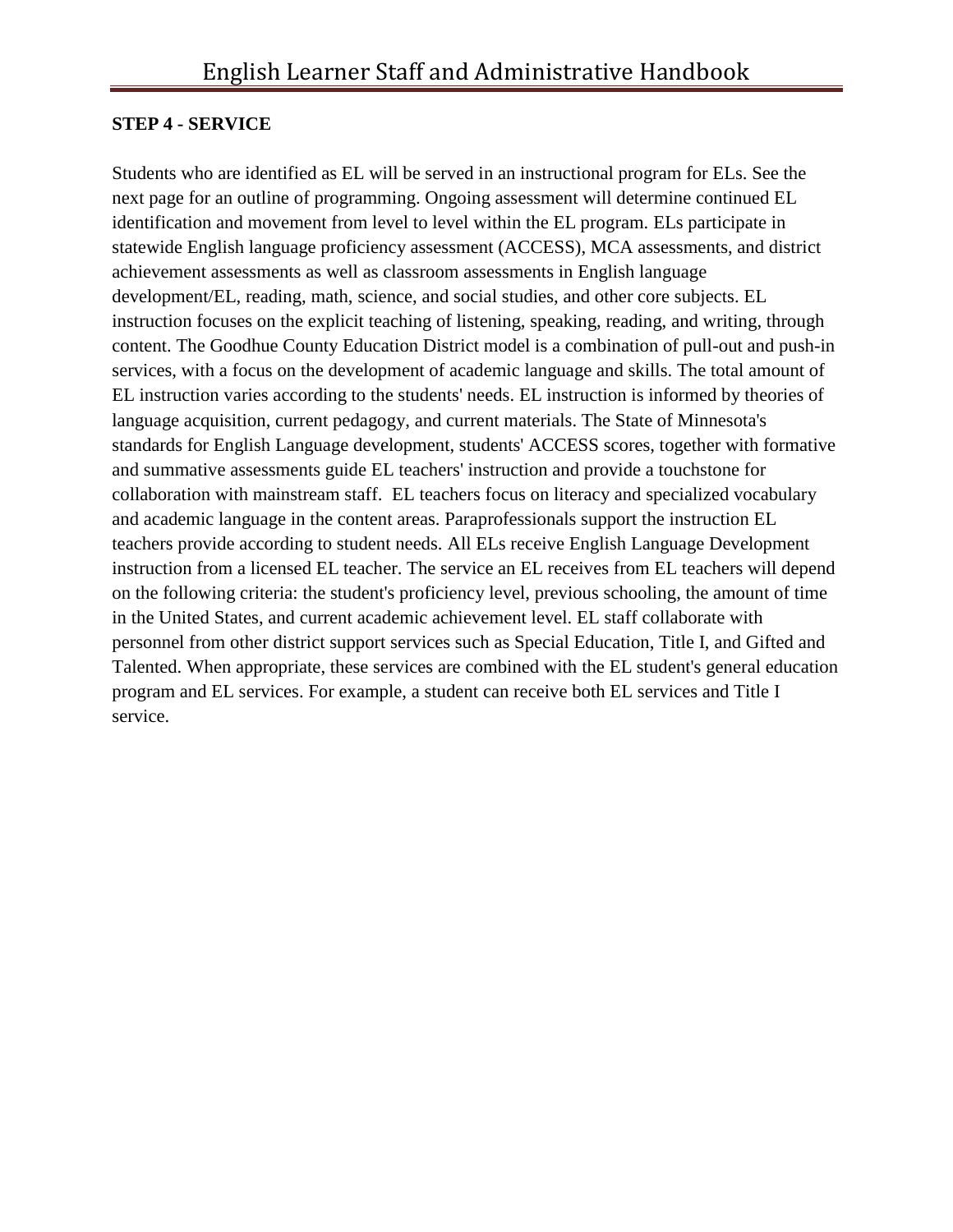Recommended Minimum Service Minutes for Elementary and Middle Level Students (Grades K-8)

| <b>Proficiency Level</b>             | <b>Minimum Minutes of Direct Service</b> |  |
|--------------------------------------|------------------------------------------|--|
|                                      | <b>Provided</b>                          |  |
| Entering/Beginning (WIDA Levels 1-2) | 80 minutes per day                       |  |
| Developing (WIDA Level 3)            | 30 minutes per day                       |  |
| Expanding/Bridging (WIDA Levels 4-5) | 90 minutes of service per week           |  |
| Bridging/Reaching (WIDA Levels 5-6)  | Indirect service as needed               |  |

Recommended Minimum Service Minutes for High School Students (Grades 9-12)

| <b>Proficiency Level</b>             | <b>Minimum Minutes of Direct Service</b> |
|--------------------------------------|------------------------------------------|
|                                      | Provided                                 |
| Entering/Beginning (WIDA Levels 1-2) | 80 minutes per day                       |
| Developing (WIDA Level 3)            | 45 minutes per day                       |
| Expanding/Bridging (WIDA Levels 4-5) | 90 minutes of service per week           |
| Bridging/Reaching (WIDA Levels 5-6)  | Indirect service as needed               |

\*The amount of direct instruction can be adjusted based on the needs of the individual student.

\*\*The minimum amount of instructional time indicated above is provided by an EL teacher. Additional services may be provided through both direct and indirect services with EL staff and/or other school resources.

\*\*\*Staff to student ratio (total caseload) should allow for recommended service minutes to be reached within reason

#### **STEP 5 – ANNUAL PROGRESS EVALUATION**

Ongoing assessment will determine continued EL identification and movement from level to level within the EL program. ELs participate in statewide English language proficiency assessment (ACCESS), MCA assessments, and district achievement assessments as well as classroom assessments in English language development/EL, reading, math, science, and social studies, and other core subjects. These data sources are used to determine student eligibility on an annual basis. The Goodhue County Education District will not determine eligibility for the following school year until all ACCESS are available and have been analyzed in conjunction with the aforementioned data sources. Please see Step 6 for more specific information on student exit criteria. Parents and guardians of students eligible for continued EL services will be notified within 30 calendar days of the eligibility determination. Note that parent or guardian has the right at any time to withdraw their student from the EL program by providing written notice of this intent to the school principal or to the district superintendent. The parent or guardian may reenroll the student into the EL program upon request.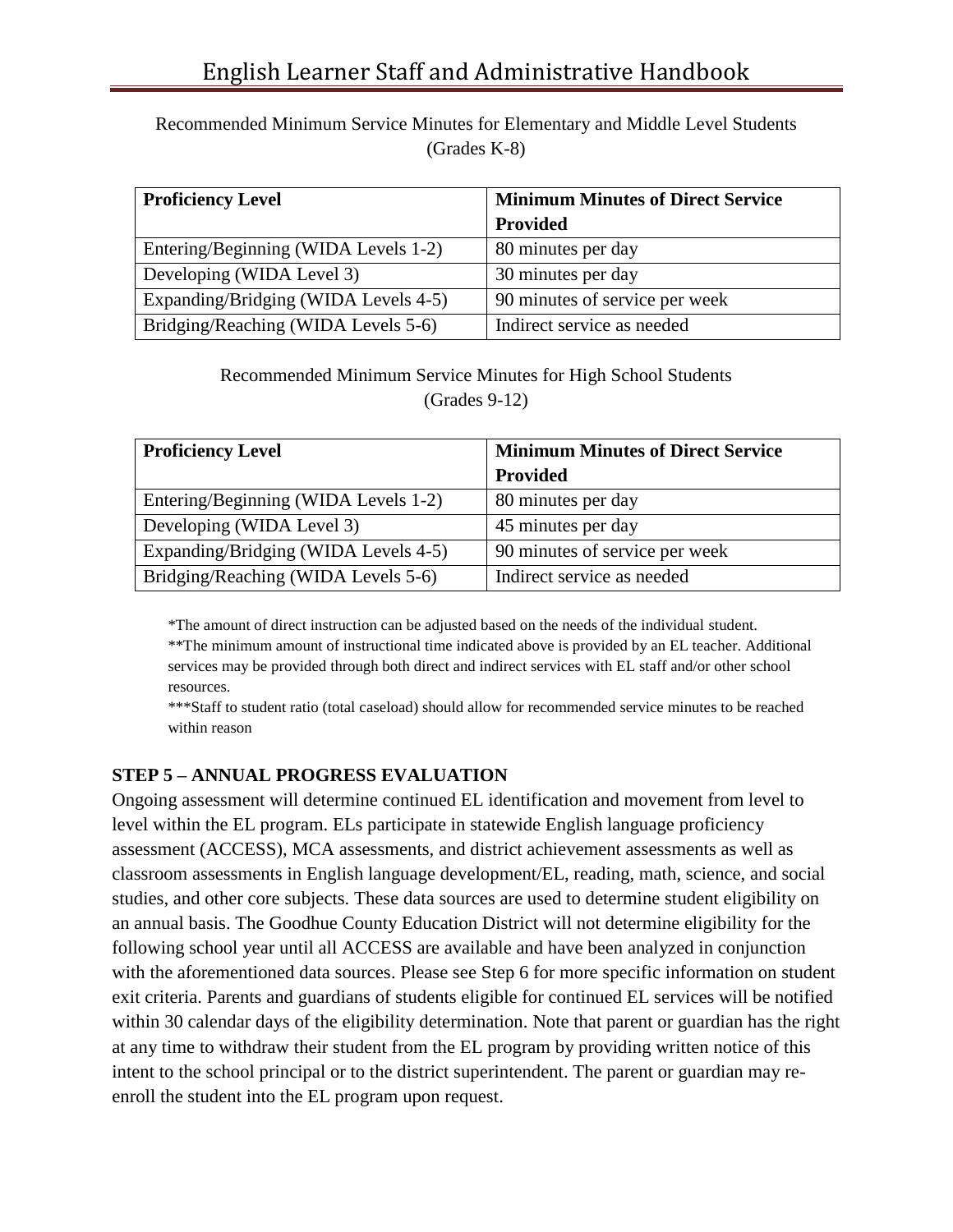#### **STEP 6 – EXITING EL**

A student exits EL programming using state-required criteria. These criteria are intended to ensure that exiting students have achieved a level of English Language proficiency that allows them to be successful without the support of English Language instruction. The following are the exit criteria:

\_\_\_\_\_\_ 1. Student received a Composite score of 4.5 or higher on the ACCESS Proficiency test with at least a minimum of 3.5 on each of the four domains (Listening, Speaking, Reading, Writing).

\_\_\_\_\_\_\_2. Student received a Composite score of 4.5 or higher on the ACCESS Proficiency test with at least a minimum of 3.5 on each three of the four domains (Listening, Speaking, Reading, Writing).

Note: students who meet this criteria may only be retained in EL services if one domain score is below 3.5 **and** there is clear and documented evidence that the student still requires EL services. Any additional evidence that is used to retain a student must correspond with the domain that is below 3.5.

#### **STEP 7 – RECLASSIFICATION**

A student is reclassified in MARSS using state-required criteria (see checklist in Step 6). The LEP Identifier remains yes (Y) during the school year in which the student is reclassified. A LEP no (N) indication is based on developmentally appropriate measures for the student (see step 6). The switch from a "Y" flag to a "N" flag occurs is done at the close of one school year for the next school year. Students are not required to take the ACCESS test when reclassified as no longer LEP. Note that students can be exited from the EL program at any point in the year, but can only be reclassified at the close of a school year.

#### **ENGLISH LEARNER (EL) STUDENT PLACEMENT, EVALUATION, AND PAPERWORK**

#### **1. Grade Placement of Child**

Placing EL students at a lower grade level because they do not speak English may be considered a violation of Civil Rights. Students should be placed in a grade level appropriate to their age within one year. Any variation must be determined by looking at a variety of information and data and conferencing with parents, teachers, and administrators. This process must be documented and maintained in EL records. Ultimately, grade placement is the building principal's responsibility.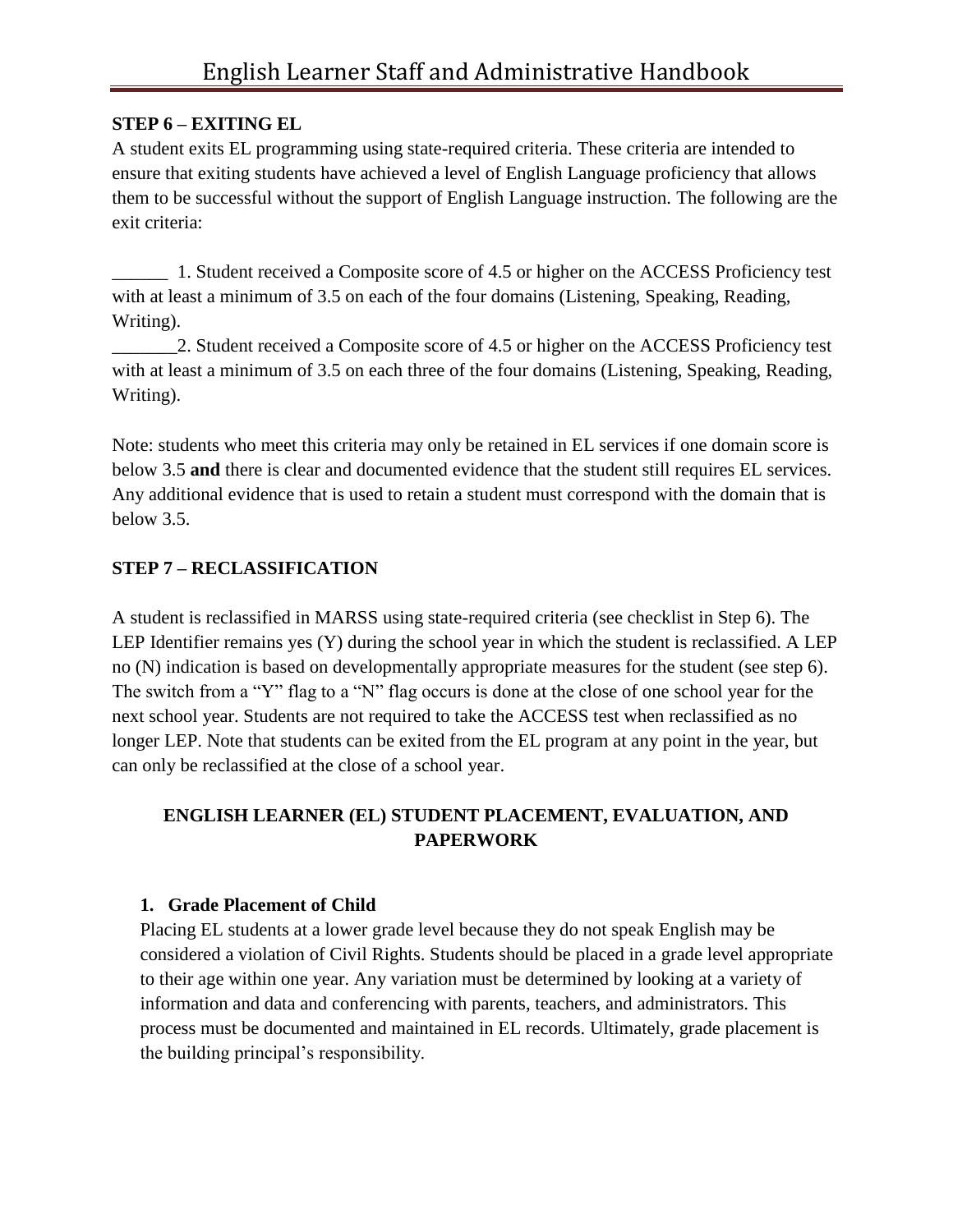#### **2. Grading Students/Homework**

EL students should be evaluated in academic subjects primarily on effort and progress as they relate to potential achievement. These students should accomplish the same objectives using modified language functions and instructional supports. Modifications to instruction for EL students must be made to ensure non-discriminatory evaluations. EL students should not be penalized if it is the case that they cannot express themselves in English. Classroom teachers need to document ways that instruction has been differentiated based on the student's proficiency level. The Office for Civil Rights takes the position that this is the classroom teacher's responsibility.

#### **3. Testing Students**

Local school districts need to adhere to the Minnesota Department of Education's (MDE) guidelines for testing students with Limited English Proficiency (LEP). For a complete overview of exemptions and accommodations, see the most current *Procedures Manual for the Minnesota Assessments*. In addition, it is highly recommended that EL staff work with their local school district's District Assessment Coordinator (DAC) to ensure testing protocol is followed.

#### **4. Promotion/Retention of Students**

Promotion of EL Students should be based on recommendations by the classroom teacher, the building principal, and the counselor in consultation with the EL teacher. Federal regulations prohibit the retention of an EL student solely based on English language deficiency in listening, speaking, reading, or writing. In other words, students should not be retained, even though they might not be on grade level, because of the language barrier. The final decision to promote or retain EL students shall be made by the building principal.

#### **5. Special Services for EL Students**

EL students are eligible for all services offered by the local school district. Records should be reviewed to determine if the EL student needs special services. Appropriate referrals should be made through the local school district's established protocols. It is highly recommended that the EL teacher be a part of the school level team that reviews referrals and that the EL teacher works to ensure a fair and equitable process for EL students.

#### **6. Student and Family Paperwork Checklist**

#### $\checkmark$  Initial Screening

A copy of the Minnesota Language Survey (MNLS) should be forwarded from school office to EL teacher.

#### $\checkmark$  New Student

1. Administer W-APT or Model (Kindergarten) or ACCESS Screener (grades 1-12)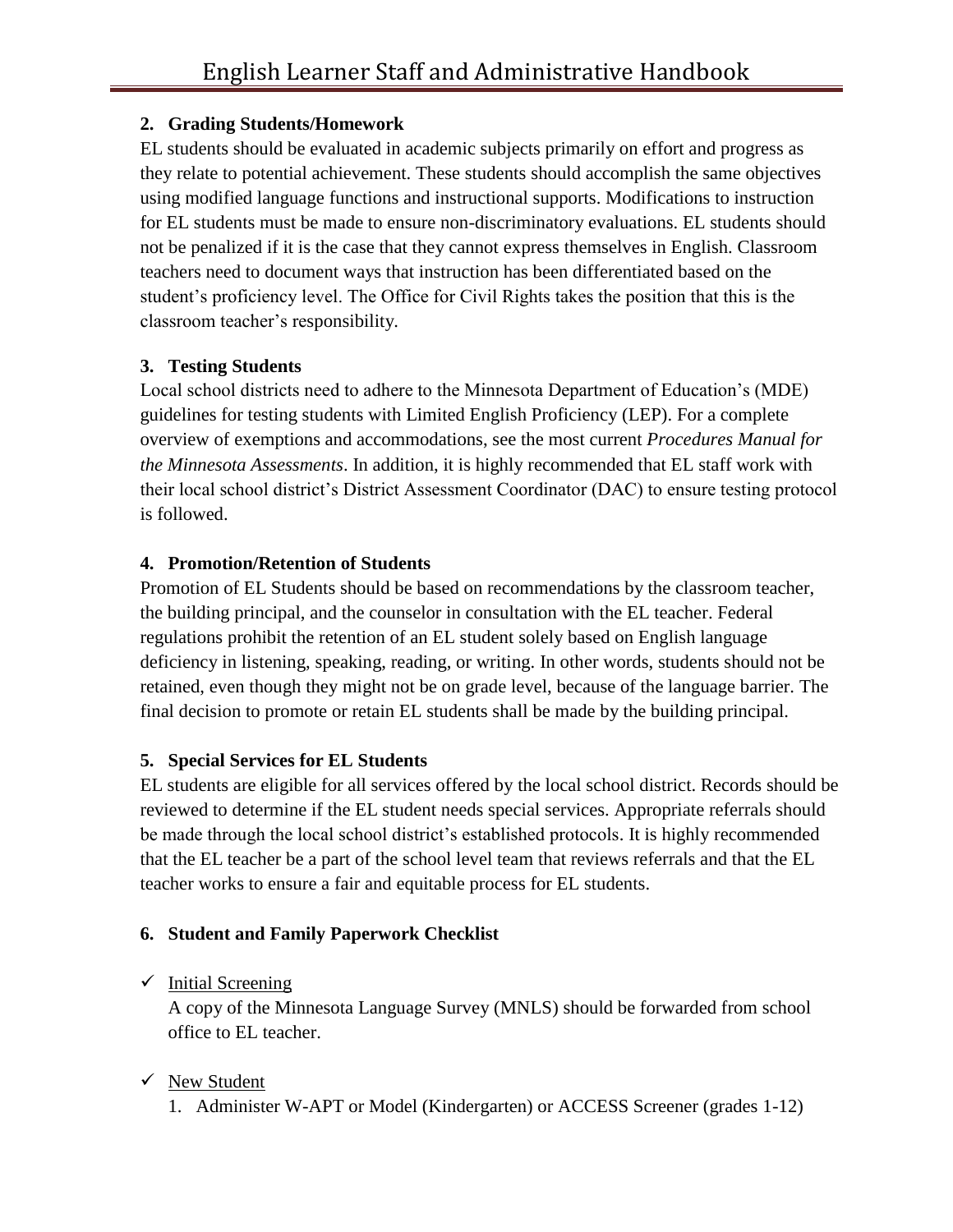- 2. Send Title III Parent Notification Letter upon entrance within first 10 days (using TransACT).
- 3. Make copies of the above letters and put in cumulative file and your file.
- $\checkmark$  Returning Students
	- 1. Send Title III Parent Notification Letter within 30 days of school start (using TransACT).
		- a. Send with ACCESS reports if possible.
		- b. Make copies and put in cumulative file.
- $\checkmark$  Students coming from US School District
	- *If coming from a WIDA state and have ACCESS scores from prior district:*
		- a. Send Title III Parent Notification letter within 10 days of school start (using TransACT).
		- b. Make copies and put in cumulative file.

 *If coming from a state with no WIDA:*

- a. Administer W-APT/Model/ACCESS Screener within 10 days of school start.
- b. Send Title III Parent Notification letter within 10 days of school start
- c. Make copies and put in cumulative file.

#### **7. Record Retention Within the EL Program\***

The student cumulative file should contain the following:

- $\checkmark$  Home Language Questionnaire (HLQ)
- $\checkmark$  Title Parent Notification Letter
- $\checkmark$  Copy of yearly ACCESS scores (if applicable)

**Note:** Teachers (EL and/or General) are allowed to keep a student file for up to 12 months only. At the  $12<sup>th</sup>$  month, the material in the folder needs to be shredded.

### **EL TEACHER RESPONSIBILITIES PROGRAM AND INSTRUCTIONAL**

EL Teachers should carry out their responsibilities according to the following guidelines:

#### **Program Responsibilities:**

- Collaborate with the Coordinator of Alternative Programs and EL colleagues to review and refine the procedures contained in this guide.
- Review all Home Language Questionnaires of potential incoming ELs.
- Review potential ELs records.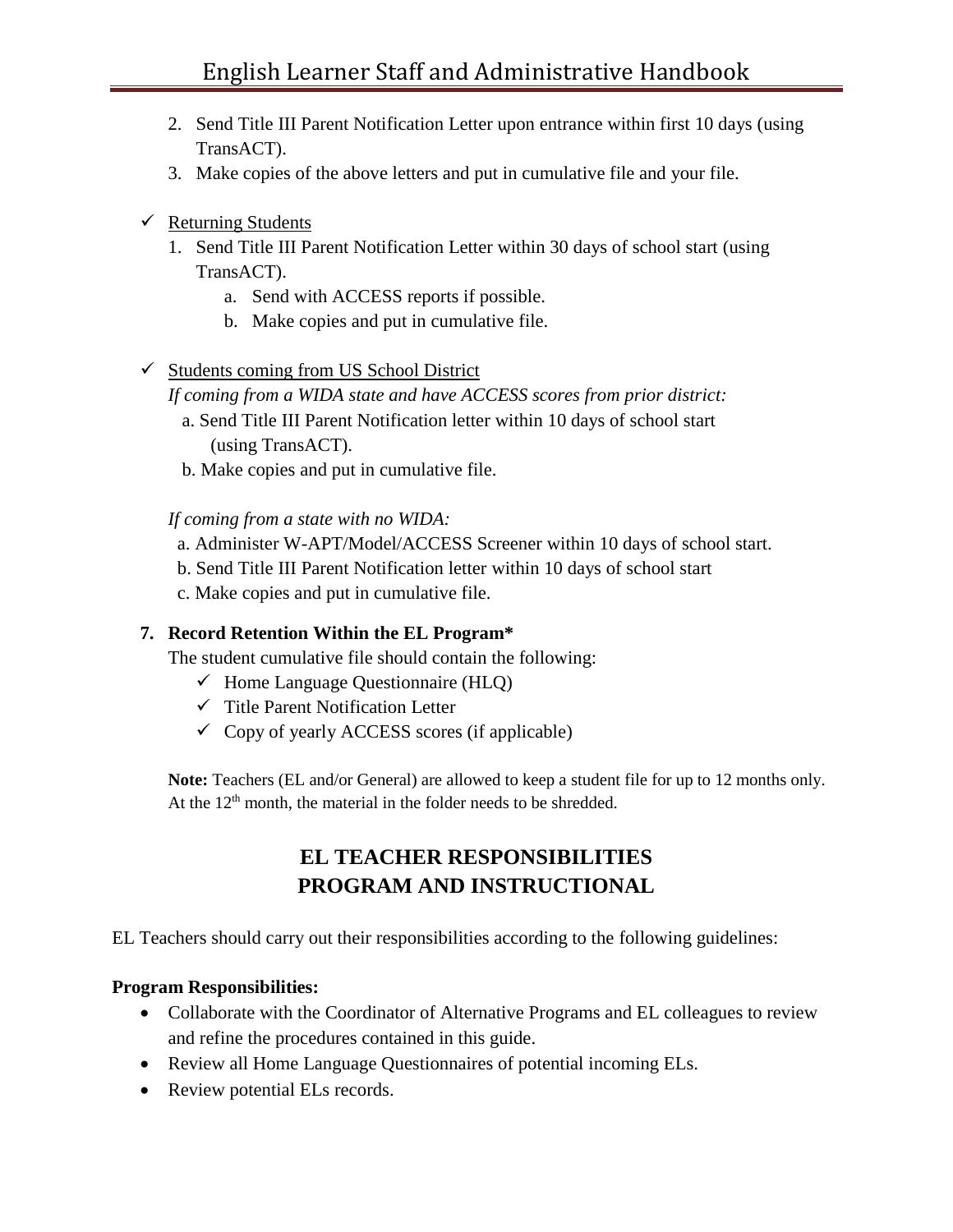- Administer W-APT approved language proficiency test, as needed.
- Meet with team (EL and general education/special education teacher(s) and others as appropriate) to determine need for service.
- Maintain EL records.
- Communicate on a regular basis with the local school district MARSS Coordinator to ensure accurate records.
- Communicate on a regular basis with the local school district District Assessment Coordinator (DAC) to ensure proper testing protocol is followed for EL students.
- Review EL data in the fourth quarter/ $2<sup>nd</sup>$  semester/last trimester to determine progress and placement for the upcoming school year.
- Serve, to the best extent possible, on the local school district's Student Assistance Team (SAT)/Teacher Assistance Team (TAT) or similar team, with the express purpose of ensuring fair and equitable review of EL students.
- Actively participate in local school district committees and initiatives, representing EL interests and development.
- Consult with general education and special education teachers in best practices in language acquisition instruction.
- Administer ACCESS testing according to state-defined procedures.
- Provide EL program information to school personnel, parents, and community members.
- Act as an advocate for EL students and families.
- Continually work to keep parents informed and offer ways for families to become engaged in the local school(s).
- Participate fully in the local school district's Teacher Evaluation program or, when appropriate, the Goodhue County Education District's Teacher Evaluation program.
- Participate fully in EL program reviews and self-study
- Act as building liaison in responding to questions from administrators, teachers, and/or parents regarding services provided to children and families who have a primary language other than English.
- Supervise the assigned EL Paraprofessional (if applicable).

#### **Instructional Responsibilities**

- Design and articulate a teaching schedule based on the GCED program model and the needs of the students.
- Plan and deliver instruction on language proficiency and content standards developed from research-based best practices.
- Facilitate the implementation of the WIDA and MN State Standards.
- Ensure that English language learners receive English language development appropriate for their level of English proficiency.
- Model, support and promote rigorous instruction and high standards for ELs.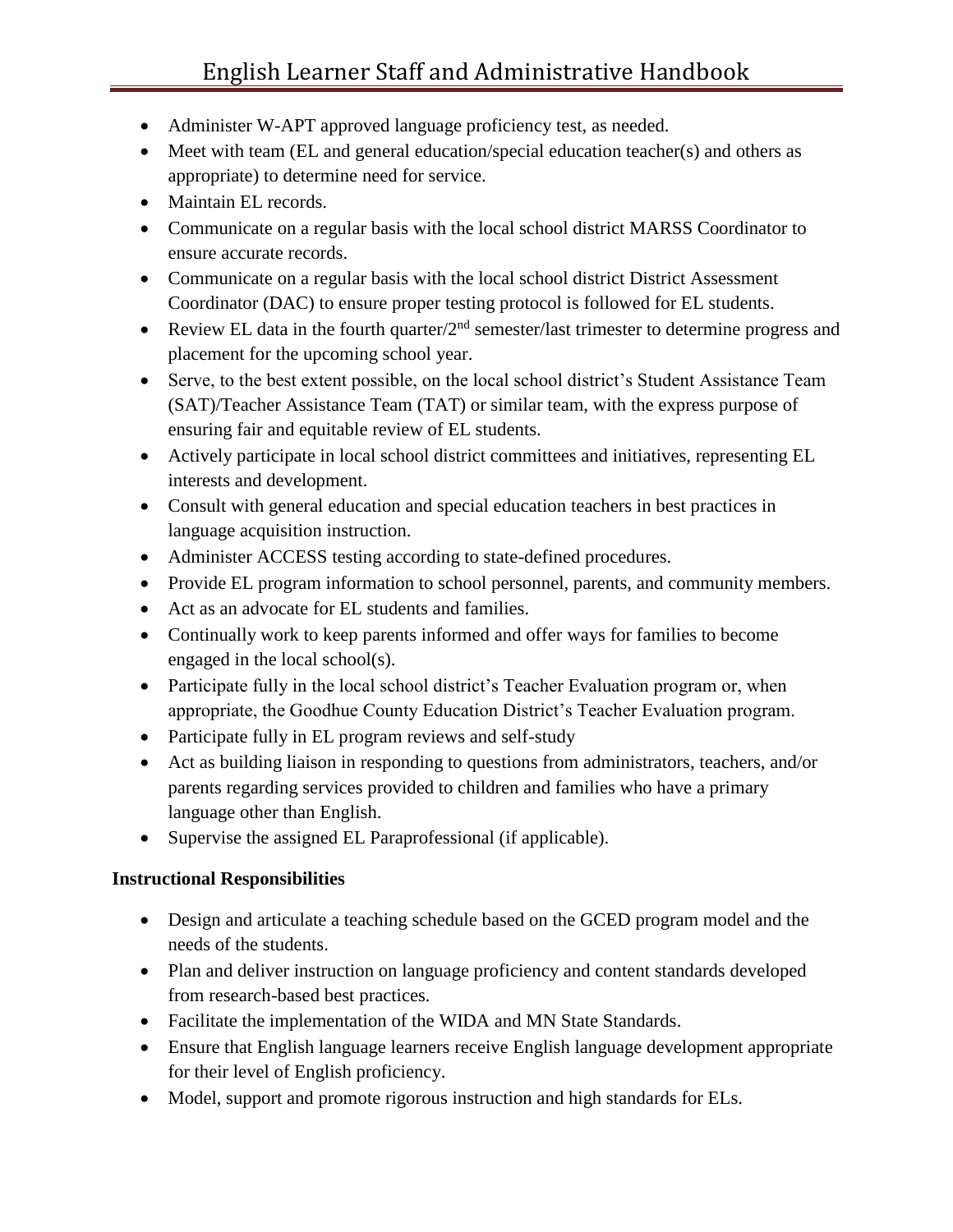- Collaborate with and support general education teachers to ensure that the EL is acquiring the necessary academic language to meet grade level content standards, including, when appropriate, co-teaching.
- Continually refine instruction to incorporate both best practice in EL instruction and current local school district instructional initiatives.
- Incorporate technology into instructional planning and delivery.
- Inform students, teachers, and parents about student progress.
- Formally report student progress

### **CULTURAL LIAISON RESPONSIBILITIES**

EL paraprofessionals, with translation and interpretation support duties, should carry out their responsibilities according to the guidelines:

- 1. Serve as a liaison between the schools and the homes of non-native English speaking students.
- 2. Facilitate family engagement in the academic life of non-native English speaking students.
- 3. Participate in planning and facilitating monthly parent meetings and trainings.
- 4. Promote parent participation in school activities and student related activities.
- 5. Promote parent advocacy in student/school related matters.
- 6. Serve as a community resource for services available to non-native English speaking parents.
- 7. Make home visits as needed related to student attendance and academic success.
- 8. Provide referral to area agencies for health services.
- 9. Maintain support service records on contacts, services provided, and referrals for the purposes of grant evaluation.
- 10. Work to increase the graduation rate of non-native English speaking students.
- 11. Serve as a consultant to the schools regarding the family/cultural friendliness of the school community environment.
- 12. Serve as interpreter when needed.
- 13. Translate district, building, and classroom documents and letters when needed.
- 14. Assist district and building staff in orientating new ELs in the building and providing ongoing cultural and academic support.
- 15. Attend district, building, and/or team level meetings when needed to ensure issues and initiatives are culturally responsive.
- 16. Network and connect with liaisons from other school districts on responsibilities, duties, and best practice.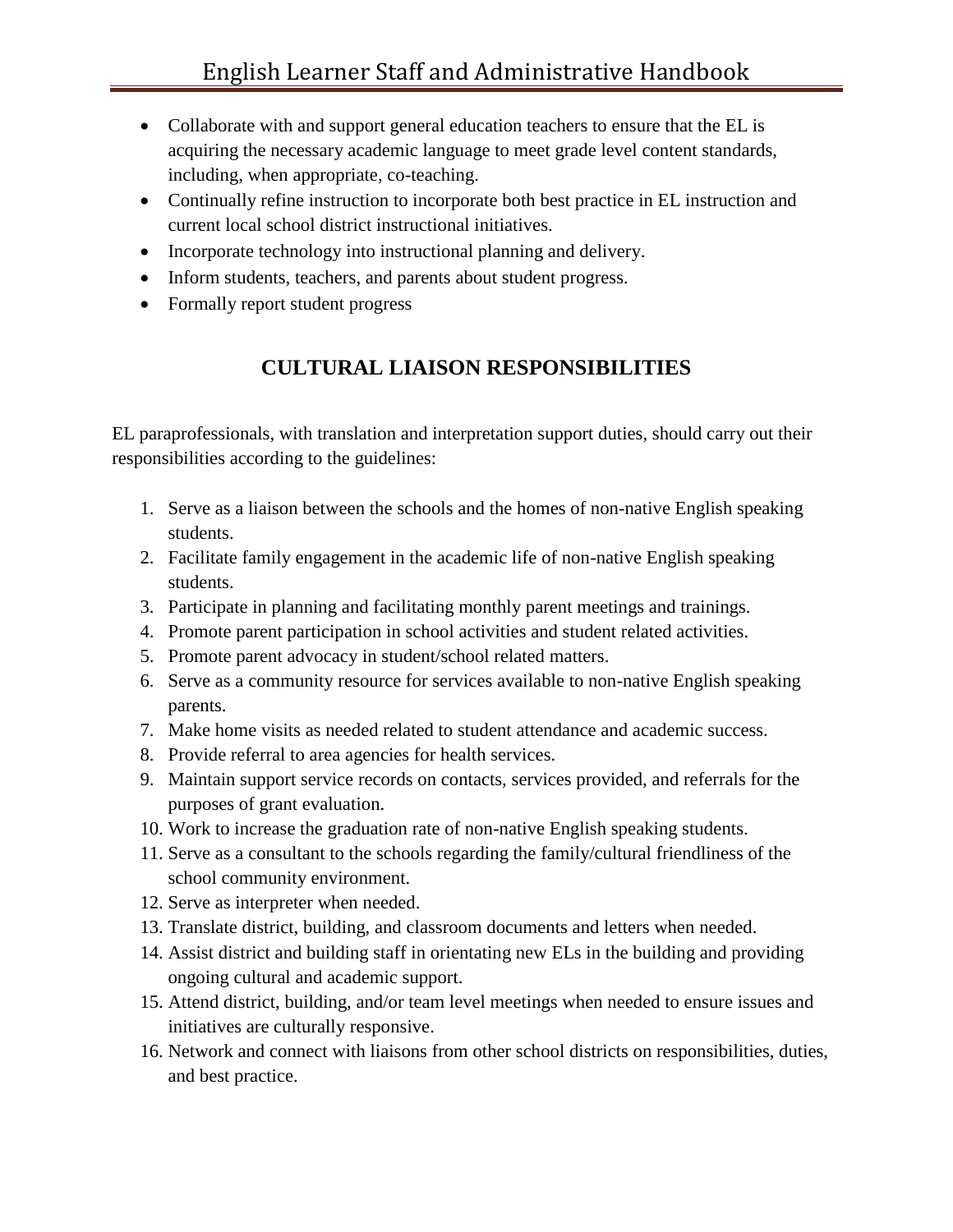- 17. Complete required federal and state paperwork pertaining to migrant, immigrant, and SLIFE requirements.
- 18. Participate, as requested, on local, regional, and state committees.

### **EL PARAPROFESSIONAL RESPONSIBILITIES CLASSROOM SUPPORT**

EL paraprofessionals should carry out their responsibilities according to the guidelines:

- 1. Under the supervision of the teacher, work with student(s) to reinforce concepts introduced by the teacher.
- 2. Be on time to assigned class(es)/class period(s).
- 3. Assist student(s) in organizing tasks, schedules, materials or assignments.
- 4. Establish a positive and supportive relationship with the student(s) which encourages independent functioning rather than dependency.
- 5. Assist the teacher in the implementation of special strategies for reinforcing the skills of individual students based on their needs, interests or abilities.
- 6. Work with students only as directed by the classroom teacher.
- 7. Help students operate and care for equipment or instructional materials assigned by teacher.
- 8. Distribute and collect workbooks, papers, and other materials for instruction.
- 9. Guide independent study, enrichment work, and remedial work set up and assigned by the teacher.
- 10. Assist with the supervision of student(s) during emergency drills, assemblies, lunchtime, trips to the office or nurse, or field trips.
- 11. Check notebooks, correct papers, and supervise testing and make-up work, as assigned by the EL teacher.
- 12. Assist with such large group activities as drill work, reading aloud, and storytelling.
- 13. Read to students, listen to students read, and participate in other forms of oral communication with students.
- 14. Support established building, classroom and behavior management procedures.
- 15. Alert the teacher to any problem or special information about the assigned student(s).
- 16. Maintain the same high level of ethical behavior and confidentiality of information about students as required of all employees.
- 17. Participate in in-service training programs, as assigned.
- 18. Perform other duties that may be assigned by supervisor.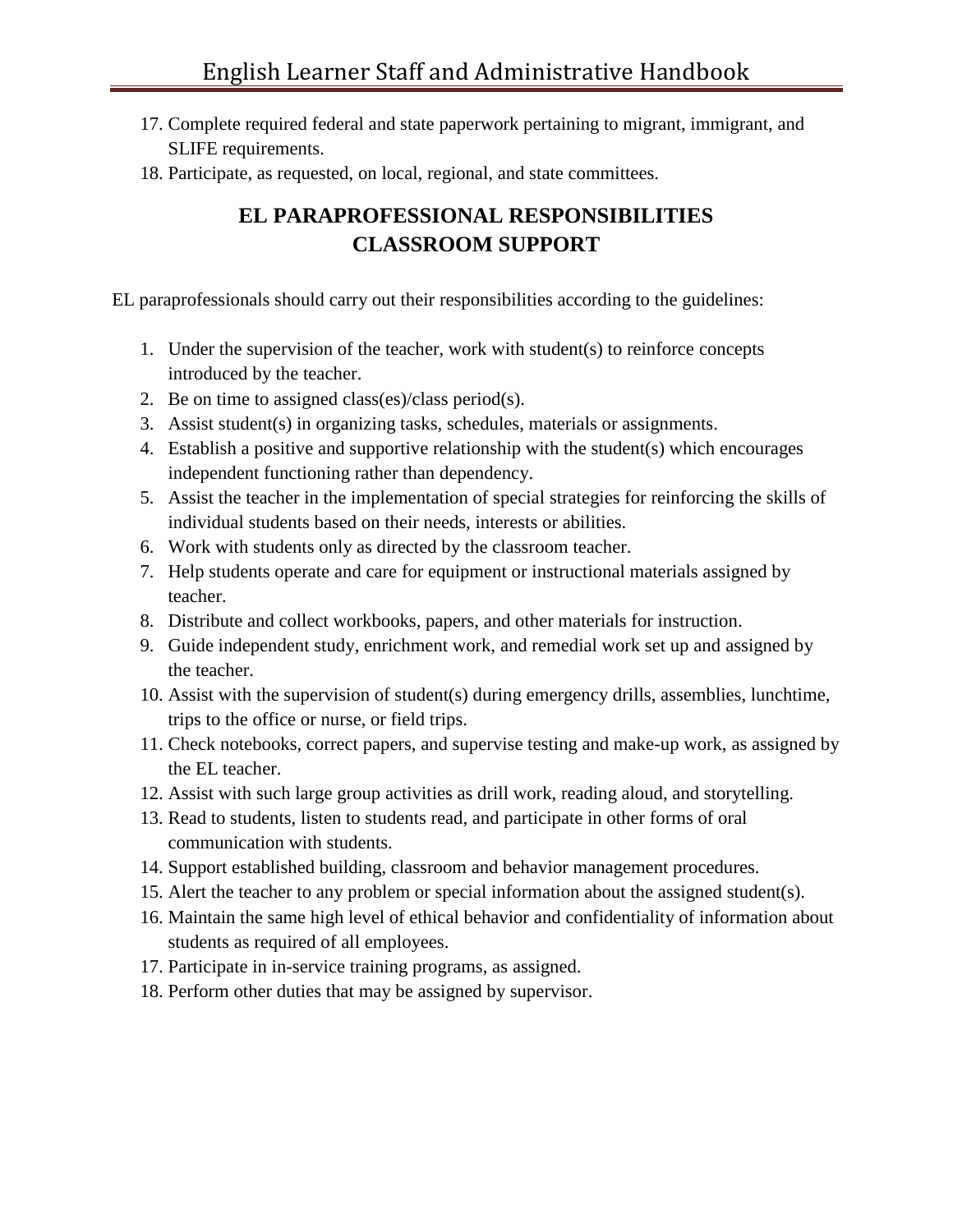### **EL COORDINATOR RESPONSIBILITIES**

The EL Coordinator should carry out their responsibilities according to the following guidelines:

- 1. Facilitate the accurate completion of the Title III grant on a yearly basis.
- 2. Monitor the implementation of the Title III grant, including making adjustments as needed.
- 3. Monitor the Title III budget and review requisition requests using Title III dollars.
- 4. Facilitate monthly meetings of the GCED EL team.
- 5. Facilitate curriculum review, recommendations, implementation, and fidelity of instruction.
- 6. Ensure that the EL handbook is current, accurate, and accessible.
- 7. Facilitate EL department continuous improvement processes.
- 8. Facilitate the completion of the Annual Measurable Achievement Objective (AMAO) Plan (if needed).
- 9. Serve as an EL resource for member school district administrators and coordinators.
- 10. Conduct EL teacher observations and evaluations as needed.
- 11. Supervise GCED-hired translation/interpretation staff (if applicable).
- 12. Remain current in pedagogy and research-based instructional practices for ELs.
- 13. Serve as an advocate for EL students and families within the GCED administrative structure.
- 14. Facilitate the hiring process for EL staff as needed.
- 15. Support EL staff in meeting individual, department, school, and county goals.
- 16. Work to assure program compliance with state and federal regulations.

### **RELATIONSHIP WITH PARENTS**

The parents of English Learners play an important role in their child's program and should be involved in all phases of the EL program. Parents have the right to information about their roles, responsibilities, and rights. Their participation in interviews, reporting on developmental and educational histories, and the process of language acquisition is invaluable. Parents provide information that can form a framework for understanding the student and interpreting the data. A combined parent-professional approach can increase the validity of the referral to English Leaner services and the assessment data.

Trust and respect are the cornerstones of any good relationship between parents and school professionals. Your familiarity with traditions from other cultures helps to establish a sense of trust and cooperation between the school and home.

Practices that can build a partnership between professionals and parents:

• Pronounce parents' names correctly.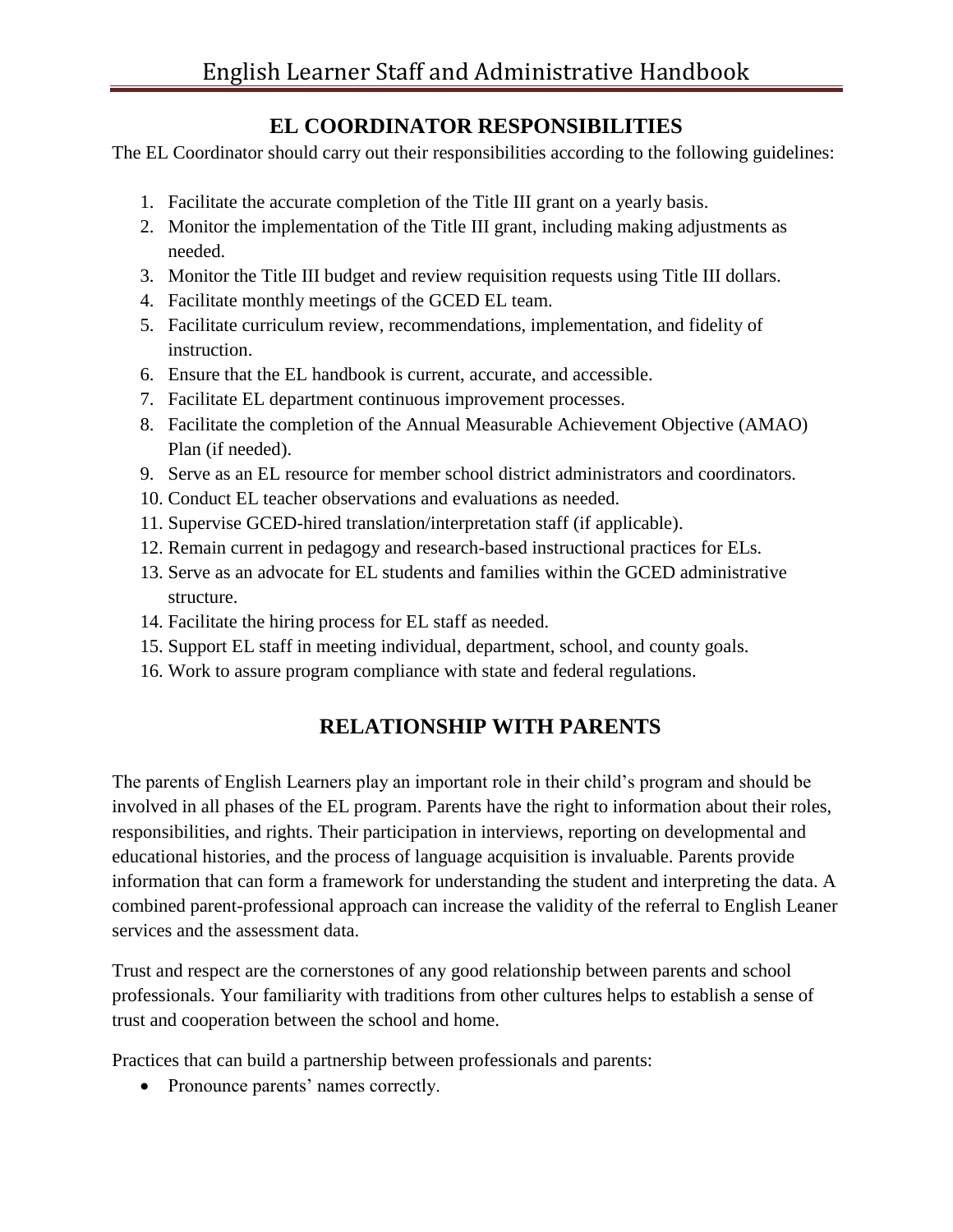- Ask parents about family, how decisions are made, and how rules are established.
- Give parents an opportunity to talk about goals for their child.
- Understand that in some cultures the avoidance of eye contact is a sign of respect and does not indicate disinterest.
- Understand that the parents' level of proficiency and confidence in English may affect the degree to which they participate, even with an interpreter present. Do not assume this lack of assertiveness implies agreement with school observations or recommendations. In fact, it may signal disagreement or confusion and frustration with the recommendations and outcomes.
- Ensure that the interpreter translations conversations held among professionals so that the parent feels involved at all times.
- Acknowledge all concerns as legitimate ones. It may be very difficult for parents to voice their concern.
- Talk about the student's academic, behavioral, and social strengths and positive traits as well as areas of need.
- Listen attentively to parents, be willing to learn from them, and practice active listening skills to clarify what has been communicated.
- Respects the parent's right to disagree.
- Use language without jargon and acronyms as much as possible.
- Ask parents specific questions to check for understanding.
- Make sure to obtain parental approval for assessment and EL service delivery. Have consistent follow through with stated actions.

### **TRANSLATION AND INTERPRETATION OPTIONS**

#### **Interpretation Services**

Option #1: Language Line Over-the-Phone Interpretation Service (contact the EL Coordinator for more information).

Option #2: Current ELL staff who are fluent in another language (this requires GCED paying for this additional time, as ELL staff are employed as full-time teachers) or community-members who are fluent in another language (this requires approval from GCED – contact the EL Coordinator).